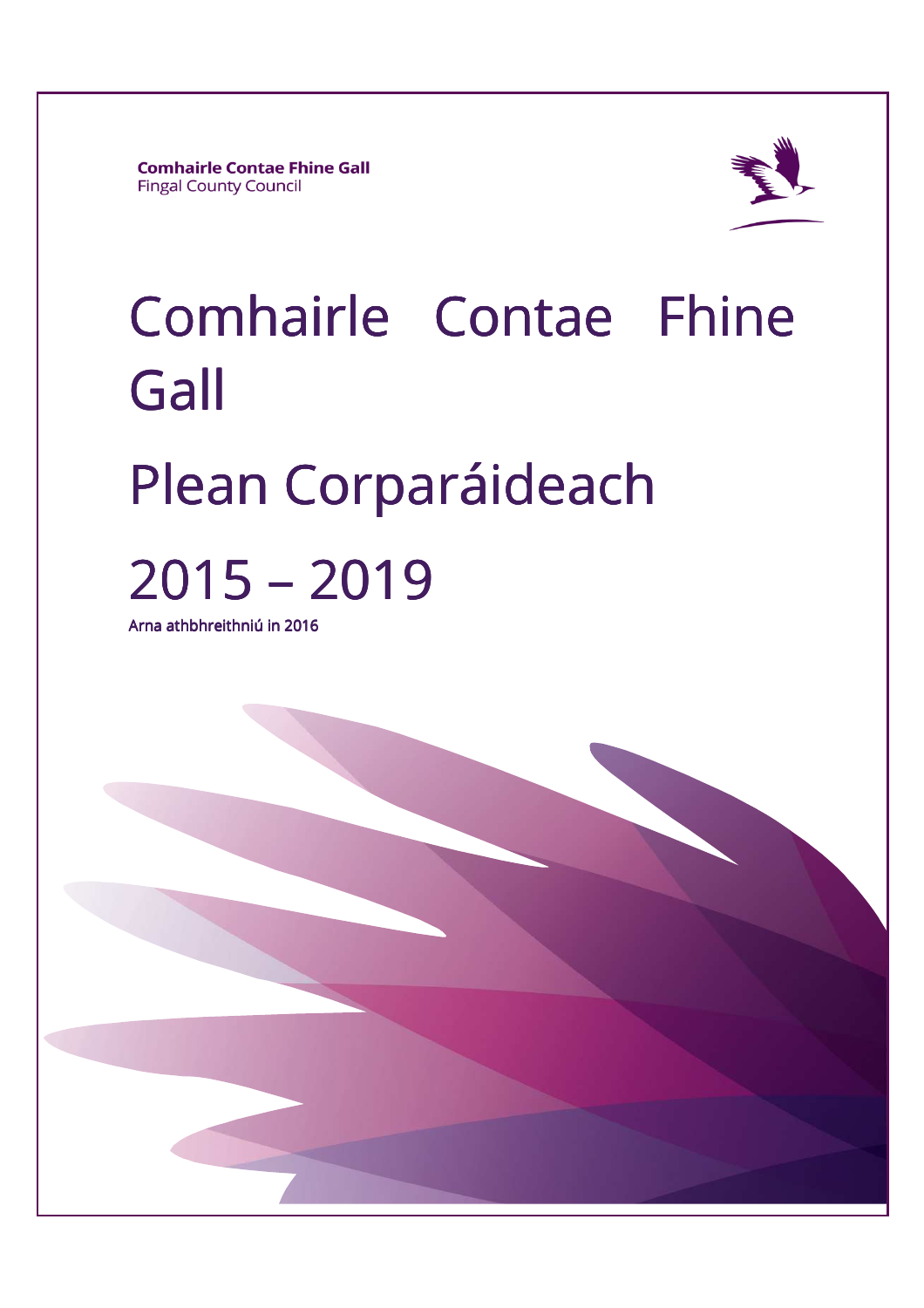#### Athbhreithniú ar an bPlean Corparáideach 2016

I ndiaidh próiseas reachtúil i Márta na bliana 2015, ghlac Comhairle Contae Fhine Gall lena Plean Corparáideach. Ag an am, bhíothas i mbun Plean Áitiúil Eacnamaíochta agus Pobail (LECP) a fhorbairt ach ní raibh sé tugtha chun críche. De réir Treoir arna eisiúint ag an Roinn Comhshaoil, Pobail, Oidhreachta agus Rialtais Áitiúil, iarradh ar Údaráis Áitiúla tiomantas a thabhairt athbhreithniú a dhéanamh ar a bPleananna Corparáideacha nuair a bheadh glactha lena bPlean Áitiúil Eacnamaíochta agus Pobail (LECP). Bhí an tiomantas sin tugtha i bPlean Corparáideach Fhine Gall.

Cuireadh LECP Fhine Gall i láthair na Comhairle agus glacadh leis i mí na Nollag, 2015. Ar ghlacadh leis agus de réir an tiomantais a tugadh sa Phlean Corparáideach, chuir Baill an Ghrúpa um Beartais Corparáideacha agus Baill na Comhairle tús le hathbhreithniú ar an bPlean Corparáideach i Márta, 2016.

Ba chuid den phróiseas Athbhreithnithe go ndeachthas i gcomhairle go hinmheánach le Baill na Comhairle, le Coistí um Beartais Straitéiseacha agus le Baill Foirne. Lena chois sin, bhí comhairliúchán seachtrach ann, rud a rinneadh trí thairseach comhairliúcháin phoiblí na Comhairle agus an PPN.

D'fhonn an t-athrú atá tagtha ar thimpeallacht sheachtrach agus inmheánach na heagraíochta a léiriú, tá méid áirithe athbhreithnithe agus nuashonraithe san athbhreithniú maidir le roinnt gnéithe den Phlean, ach díríodh go príomha ar Chroíluachanna agus ar Chuspóirí Straitéiseacha na Comhairle agus sinn ag tabhairt aghaidh ar na trí bliana atá fágtha i dtéarma na Comhairle seo.



Paul Reid



Paul Reid Darragh Butler

Príomhfheidhmeannach Méara Chontae Fhine Gall (2016 / 17)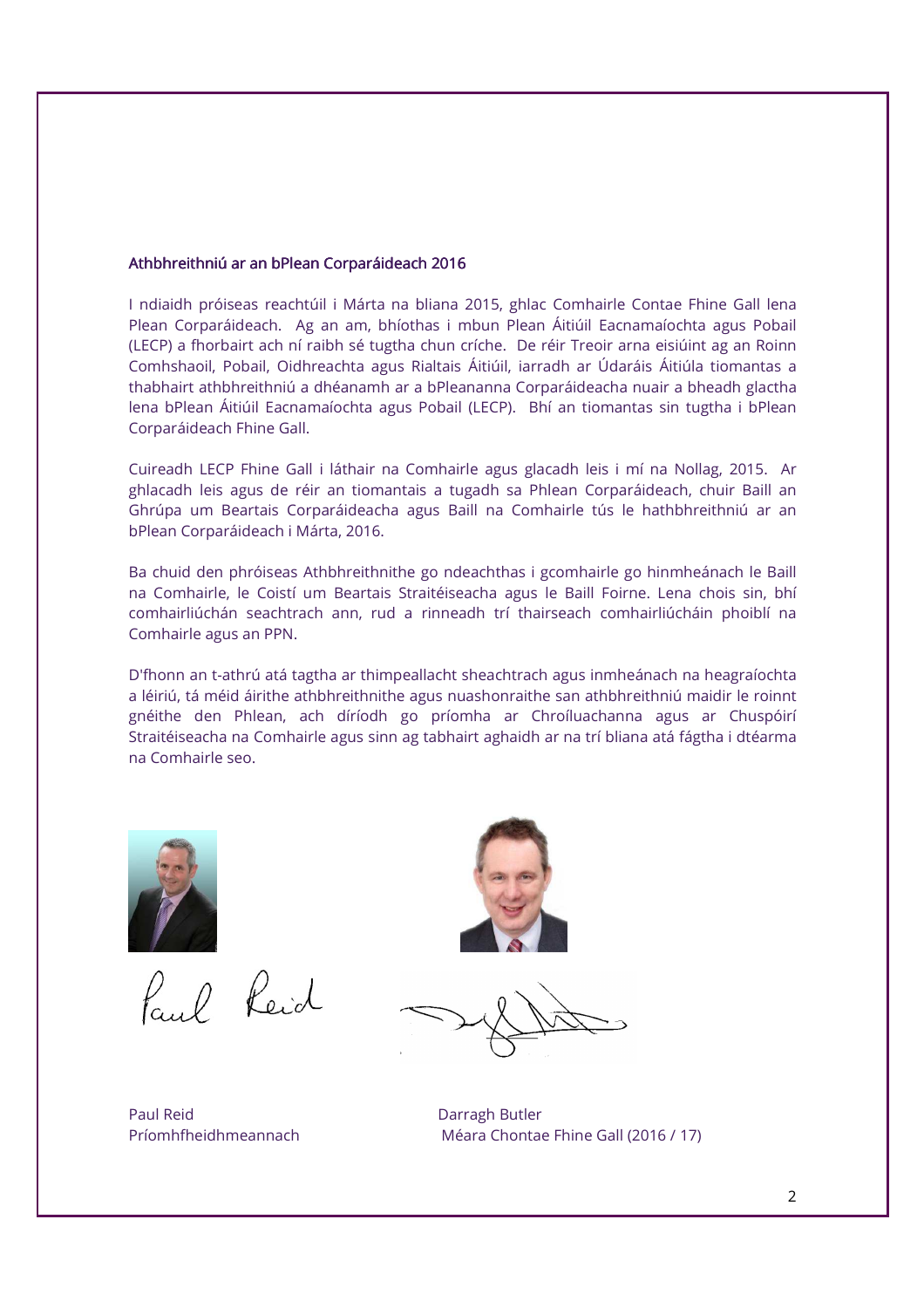#### An Réamhrá Bunaidh

Ó thráth níos túisce i mbliana, le cúnamh na Comhairle nuathofa, táimid ag tabhairt faoi na hathruithe is forleithne sa rialtas áitiúil ó bunaíodh na struchtúir rialtais áitiúil sa bhliain 1898 a chur i bhfeidhm. Tá gach uile ghné den rialtas áitiúil i gceist leis na hathruithe seo - struchtúir, feidhmeanna, rialachas, éifeacht oibríochta agus maoiniú. Coinneoimid orainn ag cur pháirtithe leasmhara ar an eolas faoi dhul chun cinn ar bhonn leanúnach.

Is é is aidhm leis na leasuithe atá idir lámha ná údaráis áitiúla a athrú ó bhonn le go mbeidh siad ar an 'bpríomhfhoinse rialachais agus seirbhísí poiblí go háitiúil - iad ar thús cadhnaíochta maidir le forbairt eacnamaíochta, sóisialta agus pobail, ag soláthar seirbhísí éifeachtúla agus luach ar airgead, ag seasamh thar ceann saoránach agus pobal, chomh maith agus chomh freagrach agus is féidir.'<sup>1</sup> Aithnítear go bhfuil earnáil an rialtais áitiúil chun cinn ar fhormhór na n-earnálacha eile maidir leis na hathruithe atá déanta ann chun costais a laghdú agus éifeachtúlacht a thiomáint. Is é is aidhm leis na hathruithe atá faoi bhealach ná cur leis an méid sin agus le muinín an phobail as an gcóras rialtais áitiúil trí chéile, áit a mbeadh ról níos forleithne á ghlacadh aige amach anseo. Cuid lárnach den fhís straitéiseach seo ná cur le cumas an rialtais áitiúil forbairt eacnamaíochta agus dul chun cinn sóisialta a chur chun cinn, lena n-áirítear leas na bpobal, áit a dtacófaí le hiarrachtaí ar phoist a chruthú agus le téarnamh an gheilleagair.

Is creat straitéiseach chun gnímh an Plean Corparáideach seo a mhairfidh le linn théarma na Comhairle agus ina leagtar amach fís Fhine Gall.

Déantar cur síos sa Ráiteas Misin ar Chomhairle dhinimiciúil atá lántiomanta do sheirbhísí a chur ar fáil do phobail ar an mbealach is fearr agus is éifeachtúla agus is féidir. 'Bheith ar an áit a roghnaíonn daoine le maireachtáil, le hoibriú, le teacht ar cuairt agus le gnó a dhéanamh ann in Éirinn.' Léirítear é seo trí réimse leathan sócmhainní straitéiseacha a thacaíonn le pobail bhríomhara, gnónna rathúla agus turasóireacht. Mairfidh an plean ó 2015 go 2019. Is geall le haistear é agus tá súil againn nuair a bheidh ceann scríbe bainte amach againn i gceann cúig bliana gur fearrde na daoine a bhfreastalaímid orthu dá bharr.



O Roid

(2014 / 15)

-



MOSS MU<del>DO</del>S

Paul Reid Nags Murray Príomhfheidhmeannach Méara Chomhairle Chontae Fhine Gall

<sup>1</sup> 'Tús Áite do na Daoine, Clár Gnímh do Rialtas Áitiúil Éifeachtach, Deireadh Fómhair 2012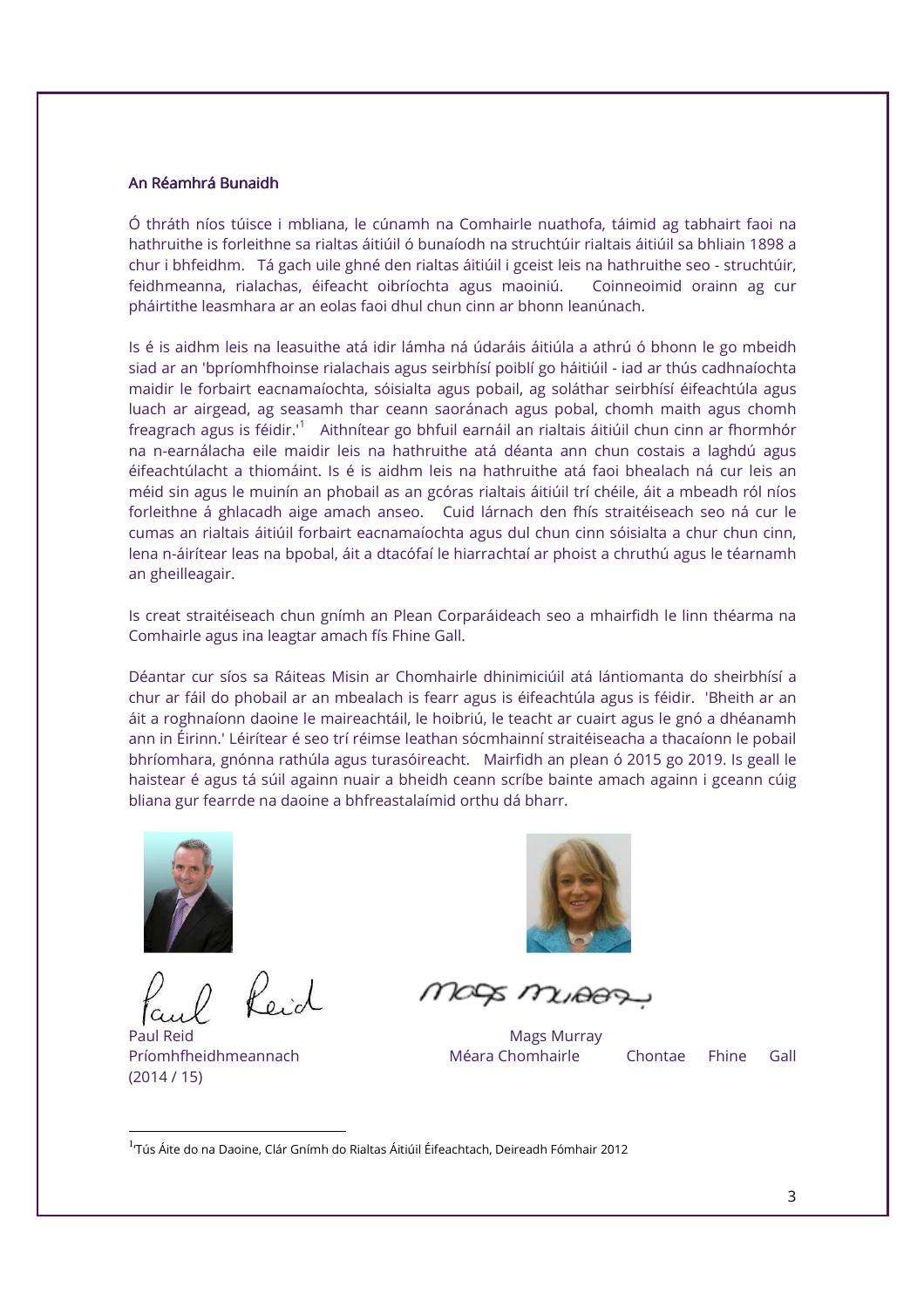# Léarscáil d'Fhine Gall

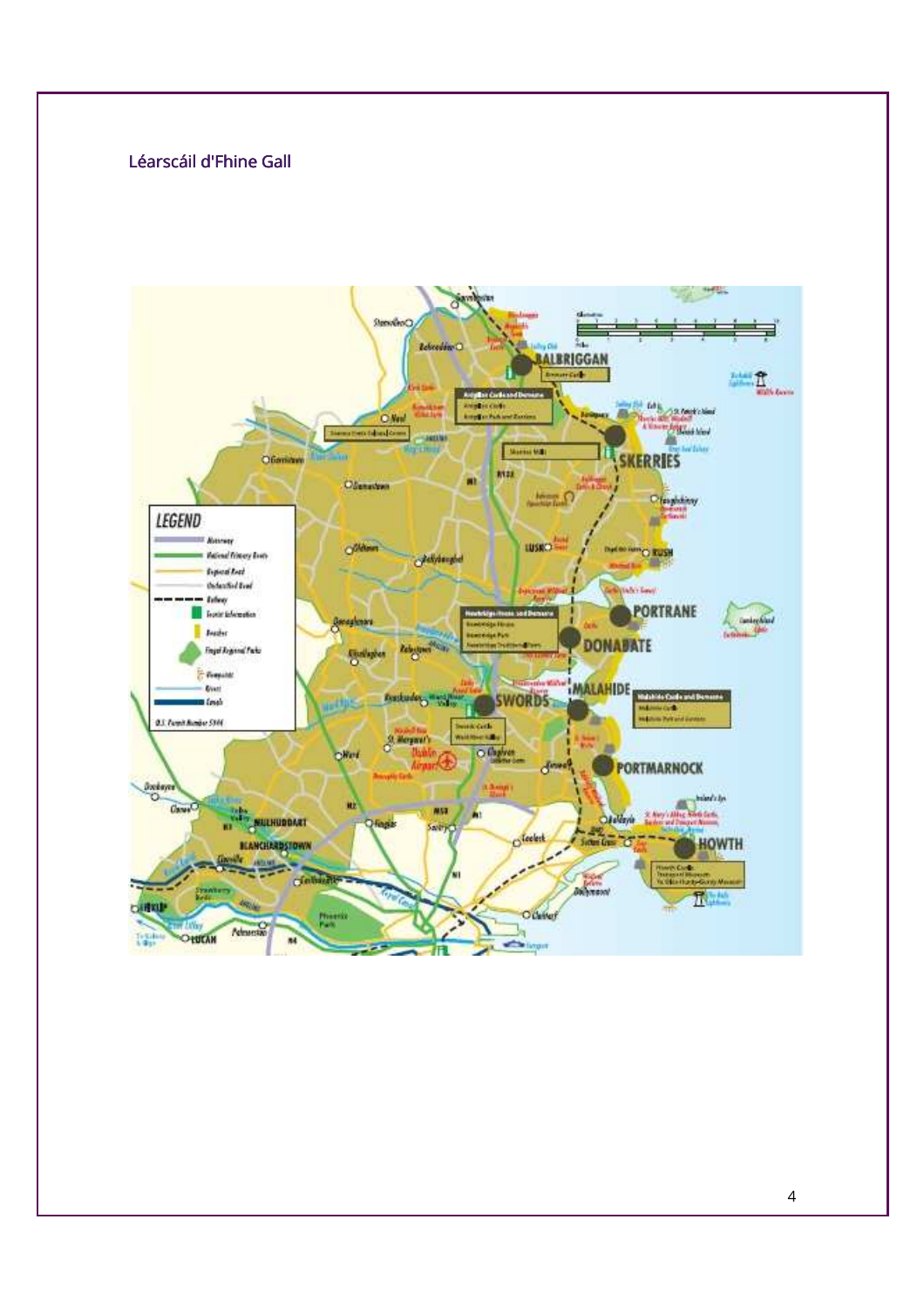#### Cur síos ar Fhine Gall/Timpeallacht Oibríochta

Áit thar a bheith mealltach Fine Gall le maireachtáil, oibriú, teacht ar cuairt agus gnó a dhéanamh ann. 450 ciliméadar (173 míle chearnaithe) atá sé ar fhad agus ar leithead, ag síneadh ó Bhaile Brigín siar anuas go Baile Bhlainséir agus soir ó dheas go Binn Éadair. An comhartha sóirt is mó a bhaineann leis an limistéar ná a éagsúlaí atá an tírdhreach ann, a chumhdaíonn Binn Éadair agus Baile Ghleann na Life, atá á gcosaint ag ainmniúcháin de chuid an SAAO agus Natura 2000. Tá idir réigiúin thuaithe, réigiúin uirbeacha agus bhruachbhailte le fáil in aon chontae amháin. Síneann an cósta 88 cilliméadar ó Chill Bharróg go Baile Brigín, mar a bhfuil trí inbhear chosanta agus riasc goirt, agus trí thrá dhéag mhóra.

Tá oidhreacht shaibhir ag roinnt le Fine Gall agus i measc na n-áiteanna a mheallann cuairteoirí, tá Caisleán Ard Giolláin, Teach an Droichid Nua, Caisleán agus Gairdíní Mhullach Íde, agus Muileann na Sceirí. Is deas mar a chuirfidh Ceathrú Cultúir Shoird le hoidhreacht an cheantair agus leis an traidisiún saibhir ealaíon agus cultúir atá ann. Thacaigh Comhairle Contae Fhine Gall leis an méid sin nuair a bhunaigh siad an tIonad Ealaíon 'Draíocht' i mBaile Bhlainséir agus Ionad Cultúir Shéamuis Ennis san Aill. Cuid fhíorthábhachtach d'fhorbairt Fhine Gall is ea rannpháirtíocht an phobail i gcumainn do lucht cónaithe áitiúil, i ngrúpaí bailte slachtmhara agus i ngrúpaí pobail.

Is iomaí buntáiste eacnamaíochta atá ar leac an dorais againn sa chontae seo. Cuirfidh Tollán Chalafort Bhaile Átha Cliath, an bonneagar bóithre agus iarnróid, a chóngaraí atáimid do Bhaile Átha Cliath agus Conair Eacnamaíochta Bhaile Átha Cliath-Bhéal Feirste, leis an bhfás a thiocfaidh ar an gContae amach anseo. Tá Aerfort Bhaile Átha Cliath ar cheann de na buntáistí straitéiseacha is fearr againn agus is foinse shuntasach eacnamaíochta é i bhFine Gall.

Tá Institiúid Teicneolaíochta dá chuid féin i mBaile Bhlainséir (ITB) agus an-nasc déanta aige le hOllscoil Chathair Bhaile Átha Cliath. Beidh ITB ina cuid d'Ollscoil Teicneolaíochta Bhaile Átha Cliath (DTU) fad a mhairfidh an Plean Corparáideach.

Tá beann ar an saoránach sa rialtas áitiúil agus cuireann Comhairle Contae Fhine Gall réimse leathan seirbhísí agus áiseanna ar fáil don phobal, ina measc, bonneagar bóithre, páirceanna, spásanna oscailte, ionaid phobail, leabharlanna agus tithe.

#### Daonra

Cheiliúir Comhairle Contae Fhine Gall 20 bliain ar an bhfód in 2014. Le linn an ama sin, tá daonra an Chontae tar éis fás ó 167,683 (Daonáireamh 1996) go 296,294 (Daonáireamh 2016). Léiríonn sonraí gurb é Fine Gall an Contae is mó fás in Éirinn, agus tá ceithre cinn de na deich gceantar is mó fás sa tír lonnaithe sa Chontae. Fágann seo go mbeidh tuilleadh brú ar sheirbhísí ach is deis agus acmhainn eacnamaíochta atá ann freisin.

#### **Teaghlaigh**

Tháinig sé chun solais ón suirbhé tithe a rinneadh i mí Iúil 2014 i bhFine Gall, suirbhé a dhéantar gach bliain, go bhfuil 102,647 aonad cónaithe sa Chontae. Is féidir é seo a bhriseadh síos mar seo a leanas: 96,049 aonad cónaithe i gceantair uirbeacha, agus 6,598 i gceantair thuaithe, sráidbhailte san áireamh.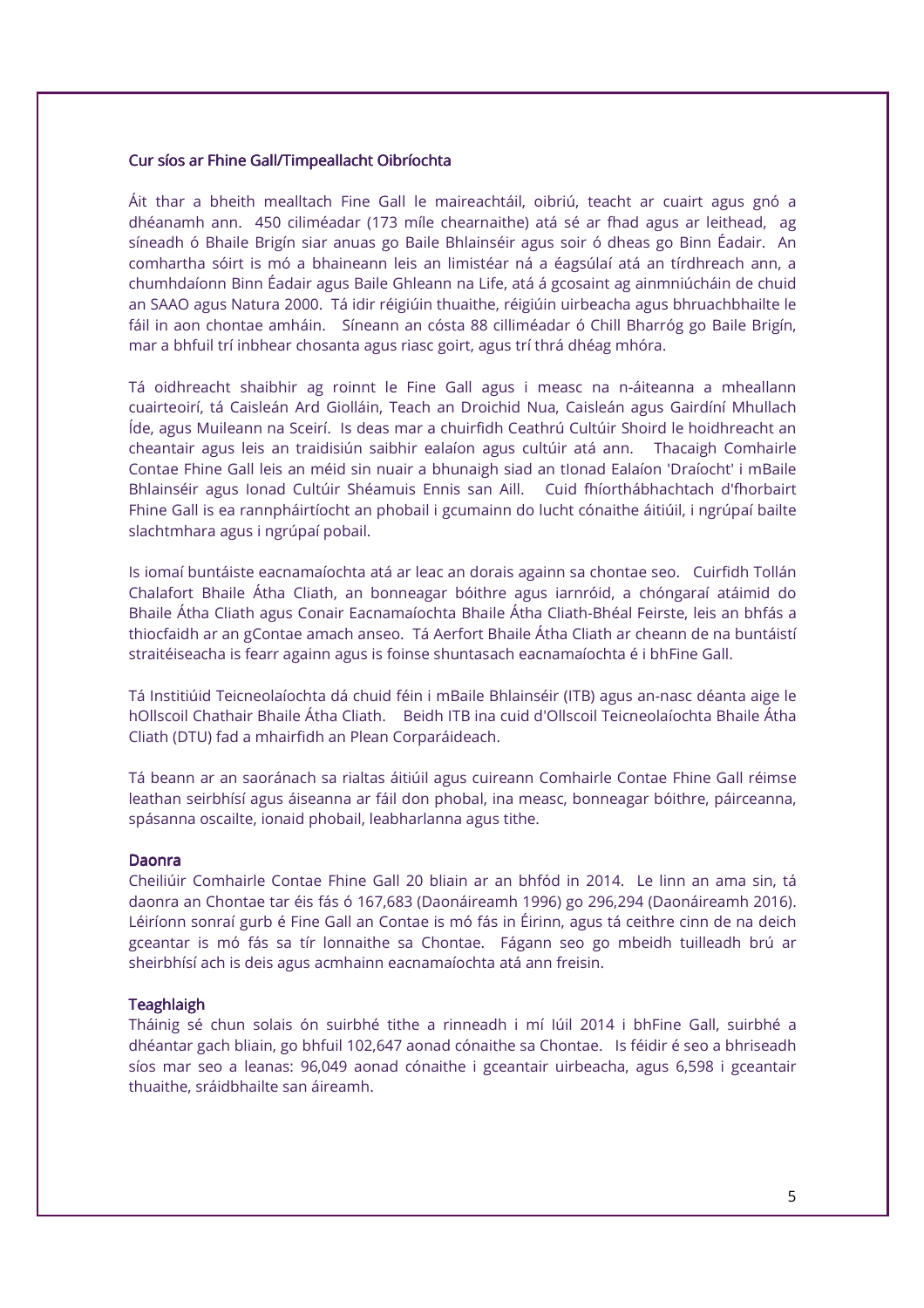I lár na bliana 2014, bhí breis agus 1,000 aonad á dtógáil. Lena chois sin, bhí breis agus 12,000 aonad a raibh cead pleanála tugtha lena n-aghaidh fud fad an chontae ach nach raibh tosaithe ar a dtógáil. Tá dóthain talún criosaithe anseo chun tuairim is 31,000 aonad breise a thógáil.

Leagtar amach na spriocanna tithíochta do Mhórcheantar Bhaile Átha Cliath sna Treoirlínte Pleanála Réigiúnaí. Tugtar le tuiscint sna spriocanna atá ann faoi láthair go mbeidh 142,144 aonad i bhFine Gall faoin mbliain 2022.

#### Gnónna

Tá líon na ngnónna gníomhacha atá i bhFine Gall de réir bhonnráta na Comhairle. Taispeántar i dTábla 1 go bhfuil líon na ngnónna inrátaithe ag méadú ón mbliain 2014.

#### Tábla 1

|                   | 2014 | <b>2016</b> |
|-------------------|------|-------------|
| Gnónna Inrátaithe | 5876 | 6.004       |

#### Próifíl Eacnamaíochta

Tá cáil ar an gContae as an earnáil gairneoireachta agus talmhaíochta trádála atá ann. Tá cuid de na táirgeoirí is fearr sa tír againn, a easpórtálann táirgí chomh fada leis an Áise agus tíortha eile ar fud an domhain. Is tosaíocht straitéiseach de chuid na Comhairle seo tacú le gnónna d'fhonn an earnáil seo a fhorbairt. Leanfaimid orainn ag soláthar timpeallachta a mheallfaidh a lán infheistíochta dírí coigríche agus a ghríosfaidh cuideachtaí dár gcuid féin fás. Beidh sé seo ina thosaíocht as seo go ceann 5 bliana. Fostaítear an-chuid daoine i ngach earnáil sa Chontae agus go leor talamh criosaithe ann, idir thalamh tionsclaíochta agus talamh cónaithe. Tá dúshraith láidir tionsclaíochta bunaithe againn, mar a bhfuil earnálacha éagsúla gnó cruinnithe sa réigiún. Leanfaimid orainn ag forbairt agus ag cur Fine Gall chun cinn mar áit gnó.

#### Talamh criosaithe

Tá 21 cineál talún criosaithe i bPlean Forbartha Fhine Gall 2011-2017. Criosú ainmnithe atá sa chontae ar fad. Tá sé chomh maith a rá go bhfuil ceithre cinn de mhórchriostú ann, agus gach ceann acu briste síos ina bhfochatagóirí. Is féidir na ceithre chineál talún criosaithe a chatagóiriú mar talamh Eacnamaíochta, Cónaithe, Úsáid Mheasctha/Eile, agus Tuaithe agus Fóillíochta. Tá an Plean Forbartha á athbhreithniú agus Athbhreithniú á dhéanamh ar an bPlean Corparáideach.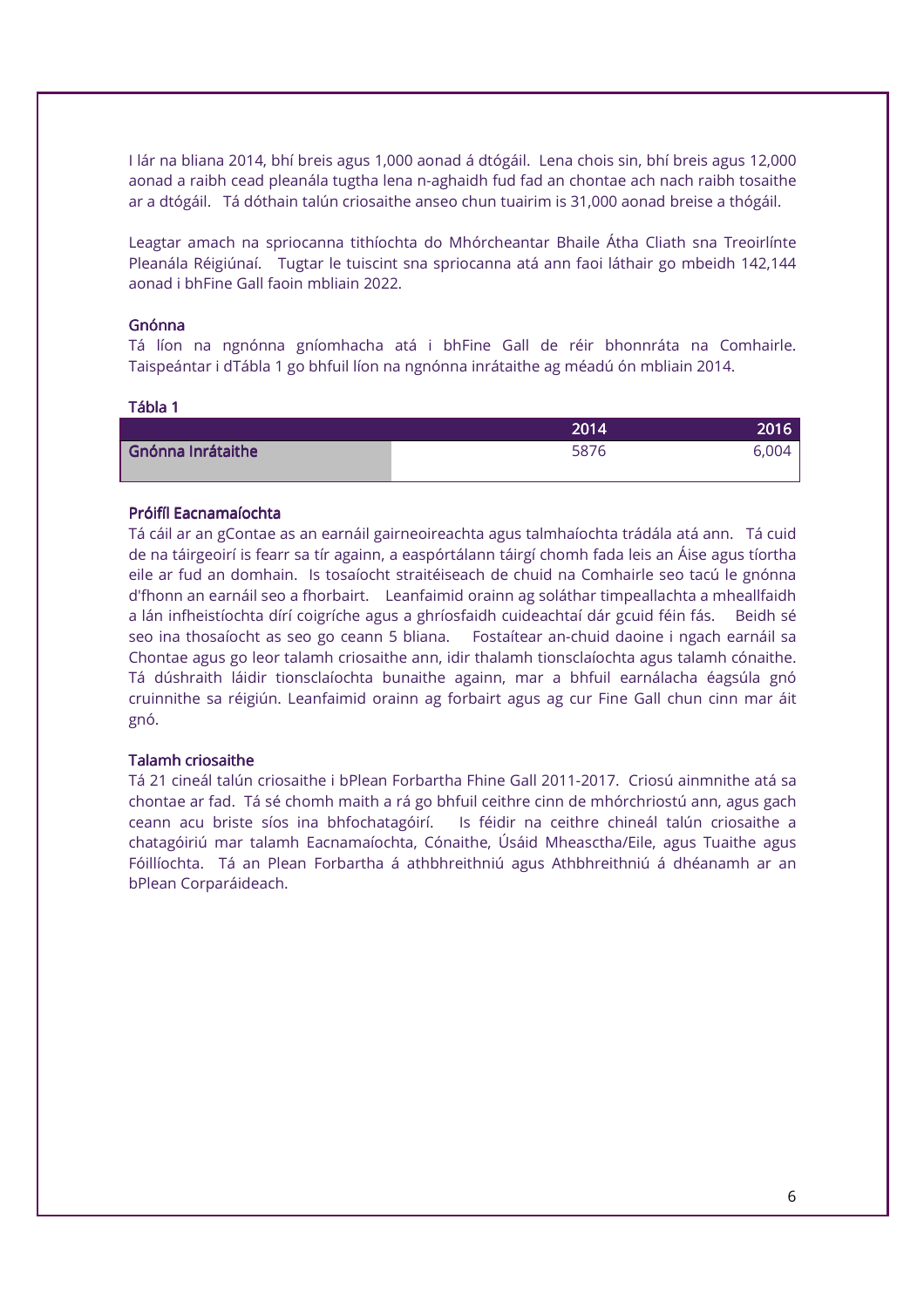#### Timpeallacht Oibríochta

#### Timpeallacht Sheachtrach

Cabhraíonn anailís ar na tosca seachtracha le treoir a thabhairt maidir le bunchuspóirí a fhorbairt -

Cúrsaí Polaitíochta – Leagadh amach cuid de thosaíochtaí straitéiseacha na comhairle i Reachtaíocht agus i gCláir an Rialtais. Tá go leor tionscnamh leagtha amach san Acht um Leasú an Rialtais Áitiúil 2014 agus go mór mór sa chlár gnímh dar teideal 'Tús Áite do na Daoine, Clár Gnímh do Rialtas Áitiúil Éifeachtach' chun feidhmiú an Rialtais Áitiúil a neartú. Leagtar amach sna cáipéisí sin an gá atá le comhoibriú a neartú idir an Feidhmeannas agus na Baill Thofa maidir le forbairt eacnamaíochta, pobail agus áitiúil.

Seoladh Plean Gnímh Fostaíochta Réigiún Bhaile Átha Cliath i dtús na bliana 2016 agus tá sé anois á chur i bhfeidhm. Oibreoidh Comhairle Contae Fhine Gall leis na geallsealbhóirí éagsúla atá bainteach leis an tionscnamh d'fhonn a oiread agus is féidir a bhaint as a thionchar eacnamaíochta agus sóisialta ar an gceantar, agus tionchar tionscnamh eile ar an gceantar.

Tá deis straitéiseach ann freisin tairbhe a bhaint as an mbéim atá arís ar thurasóireacht i mBaile Átha Cliath trí chéile agus rachaidh sé sin chun tairbhe mhuintir na háite seo. Fágann sin go bhfuil an-mhianach fáis i bhFine Gall, go mór mór i bhfianaise mar a chuireann an Contae le feachtas Fáilte Ireland, Breadth of Fresh Air.

Ó thaobh cúrsaí idirnáisiúnta de, baineann an phríomhbhagairt pholaitíochta le himeacht na Ríochta Aontaithe ón Aontas Eorpach. Coinneofar súil ar fhorbairtí sa cheantar seo agus oibreoidh an Chomhairle le páirtithe leasmhara áitiúla agus náisiúnta chun rioscaí a mhaolú agus teacht i dtír ar dheiseanna a thiocfaidh chun barra.

Cúrsaí Eacnamaíochta - Bíonn tionchar ag treochtaí náisiúnta agus idirnáisiúnta ar fhorbairt fiontraíochta i bhFine Gall agus ar ár gcumas infheistíocht dhíreach choigríche a mhealladh chun an Chontae. Tá Éire anois chun cinn ar a cuid spriocanna fioscacha agus níl aon amhras ach go bhfuil geilleagar na tíre ag teacht chuige féin. Tá an líon is lú daoine dífhostaithe ón mbliain 2008 - 8.3% - agus ceaptar go dtitfidh sé tuilleadh. Tá fás ag teacht ar an ngeilleagar i gcaitheamh an ama agus anois tá breis agus 2 mhilliún duine ag obair sa tír.

Léirítear i nDaonáireamh 2006 agus 2011 go bhfuil rátaí dífhostaíochta Fhine Gall ag teacht le rátaí na tíre ach taispeánann na figiúirí is deireanaí atá againn gur dúshlán an dífhostaíocht i gcónaí.

Tá cnuasaigh ghnó bunaithe i bhFine Gall i réimsí na teicneolaíochta, na heolaíochta beatha, na heitlíochta agus an agraibhia. I ré seo na hinfheistíochta coigríche soghluaiste, is é an dúshlán a bheidh ann ná a chinntiú go mbeidh ar chumas Fhine Gall a bheith ina cheantar infheistíochta idirnáisiúnta agus go leanfar den iomaíocht chuige sin. Cuimhneofar ar na himpleachtaí a bheidh ann don iomaíocht agus gníomhartha á gcur i gcrích de réir an phlean seo.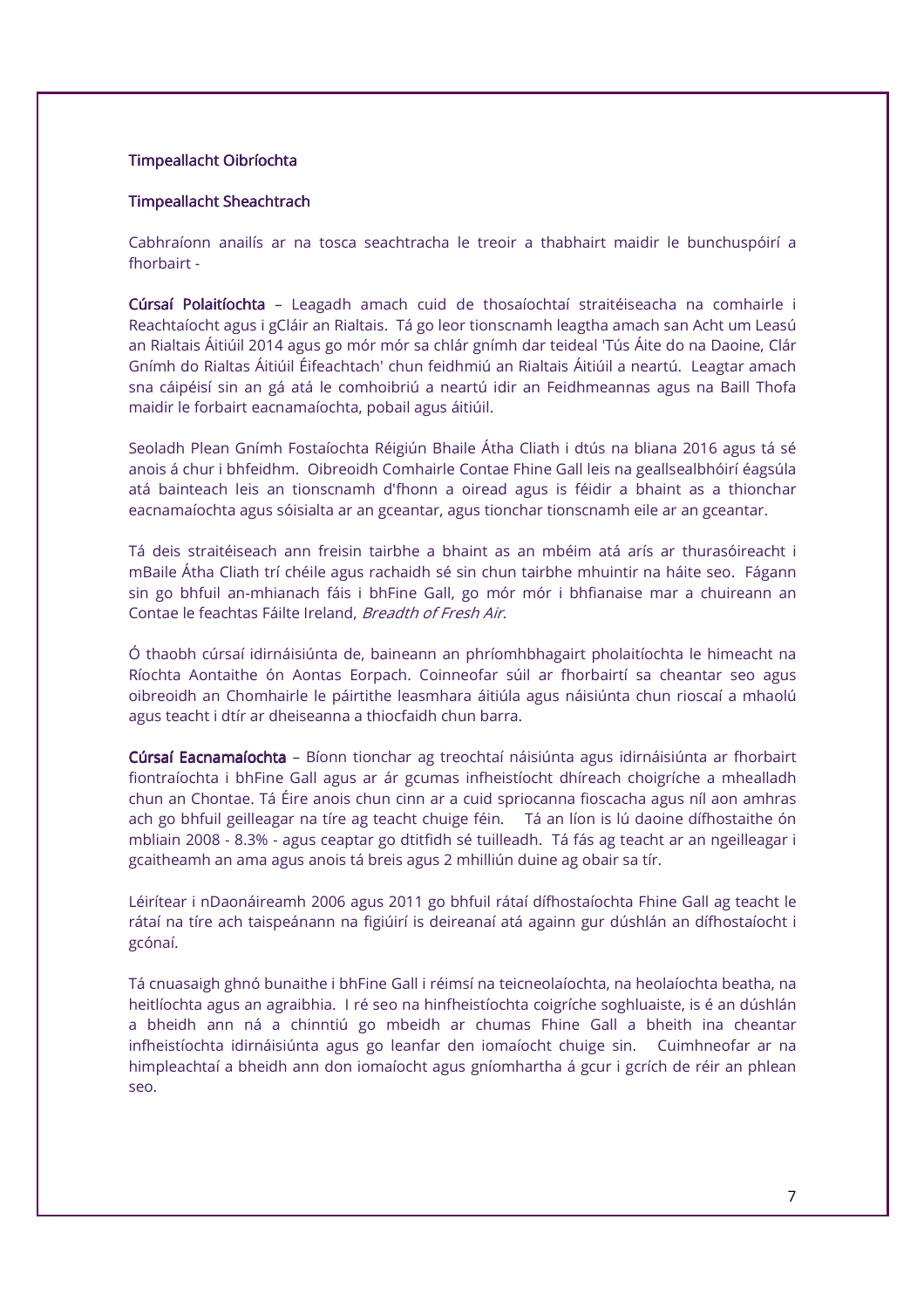Cúrsaí Sóisialta - Tá daoine as cúlraí eitneacha éagsúla ina gcónaí i bhFine Gall; ceanglaíonn beagnach 22% den daonra áitiúil iad féin le grúpa eitneach seachas daoine geala agus Éireannaigh. Tá pobal óg againn a bhfuil oideachas orthu agus atá ag fás, rud a chiallaíonn go mairfidh an éagsúlacht agus an bhríomhaireacht sa Chontae. Bunchuspóir de chuid na Comhairle seo timpeallacht a chruthú trínar féidir cur le fostaíocht i bhFine Gall agus cuidiú le daoine socrú sa cheantar.

Cúrsaí Teicneolaíochta - is ionann fáilte a chur roimh fhorbairtí nua teicneolaíochta agus tuilleadh seirbhísí ar líne agus Sonraí Oscailte a chur ar fáil. Tá Comhairle Contae Fhine Gall réitithe lena aghaidh sin agus iad ag iarraidh leas níos fearr a bhaint as bealaí cumarsáide eile, ar nós na meán sóisialta, d'fhonn muintir an cheantair a choinneáil ar an eolas agus ligean dóibh teacht a bheith acu ar sheirbhísí chomh héifeachtach agus is féidir.

Cúrsaí Timpeallachta – Ceann de mhórfhreagrachtaí na Comhairle an timpeallacht a bhainistiú agus a rialú, spriocanna a bhaint amach maidir le hastúcháin agus le hacmhainní a úsáid agus a chosaint, caighdeán an uisce agus an aeir, truailliú ó thorann etc.

Cúrsaí Airgeadais – Cé go bhfuil geilleagar na tíre ag téarnamh agus feabhas tagtha ar staid airgeadais an rialtais, tá laincisí airgeadais i gcónaí ar an eagraíocht maidir le cúrsaí buiséid agus acmhainn airgeadais.

Cúrsaí Dlí – tá timpeallacht chasta dlí anois ann de bharr rialacháin AE agus caithfear déanamh dá réir i réimsí na timpeallachta, an rialachais, na sláinte agus na sábháilteachta. Tá dúshláin ag baint le struchtúr athchóirithe an chórais Rialtais Áitiúil i dtaobh chumas na heagraíochta freagairt, faire agus feidhmiú

#### Timpeallacht Inmheánach

D'fhonn déanamh de réir na spriocanna atá leagtha amach sa Phlean seo ní mór an cumas, na struchtúir agus na hacmhainní a bheith ag an eagraíocht. D'fhonn cuspóirí a bhaint amach, is gá go mbeadh dóthain ball foirne agus acmhainní airgeadais ann, agus is gá a mbainfear amach a chur i gcomparáid leis na spriocanna a leagadh síos. Is iad na tosca inmheánacha seo a leanas is mó a imreoidh tionchar ar chúrsaí -

Clár Athchóirithe – Tá dúshláin ag baint i gcónaí leis an gclár athchóirithe a leagadh síos in Tús Áite do na Daoine maidir le forbairt eacnamaíochta, fiontraíochta, agus pobail a bhaint amach, athruithe rialachais a chur i gcrích, tuilleadh Comhairleoirí a chur ar fáil, déileáil le haistriú Seirbhísí Uisce. Tá na dúshláin seo agus acmhainn na heagraíochta iad a bhaint amach fós á bhforbairt.

Pleanáil don Fhórsa Oibre - Ní beag an tionchar atá ag éilimh nua, an méid a mbíonn an pobal ag súil leis, agus leasuithe, ar an bhfórsa oibre, fórsa atá ag dul i laghad. Tá an líon ball foirne seasmhach le déanaí ó baineadh an moratóir agus ó eisíodh cead tarmligthe maidir le hearcaíocht ar ghráid áirithe. Beidh sé fíorthábhachtach cur chuige díograiseach i leith Pleanála don Fhórsa Oibre a ghlacadh chomh maith le struchtúr éifeachtach eagraíochta a bheith i bhfeidhm a chinntíonn go ndéantar athbhreithniú agus measúnú go leanúnach ar líon na mball foirne.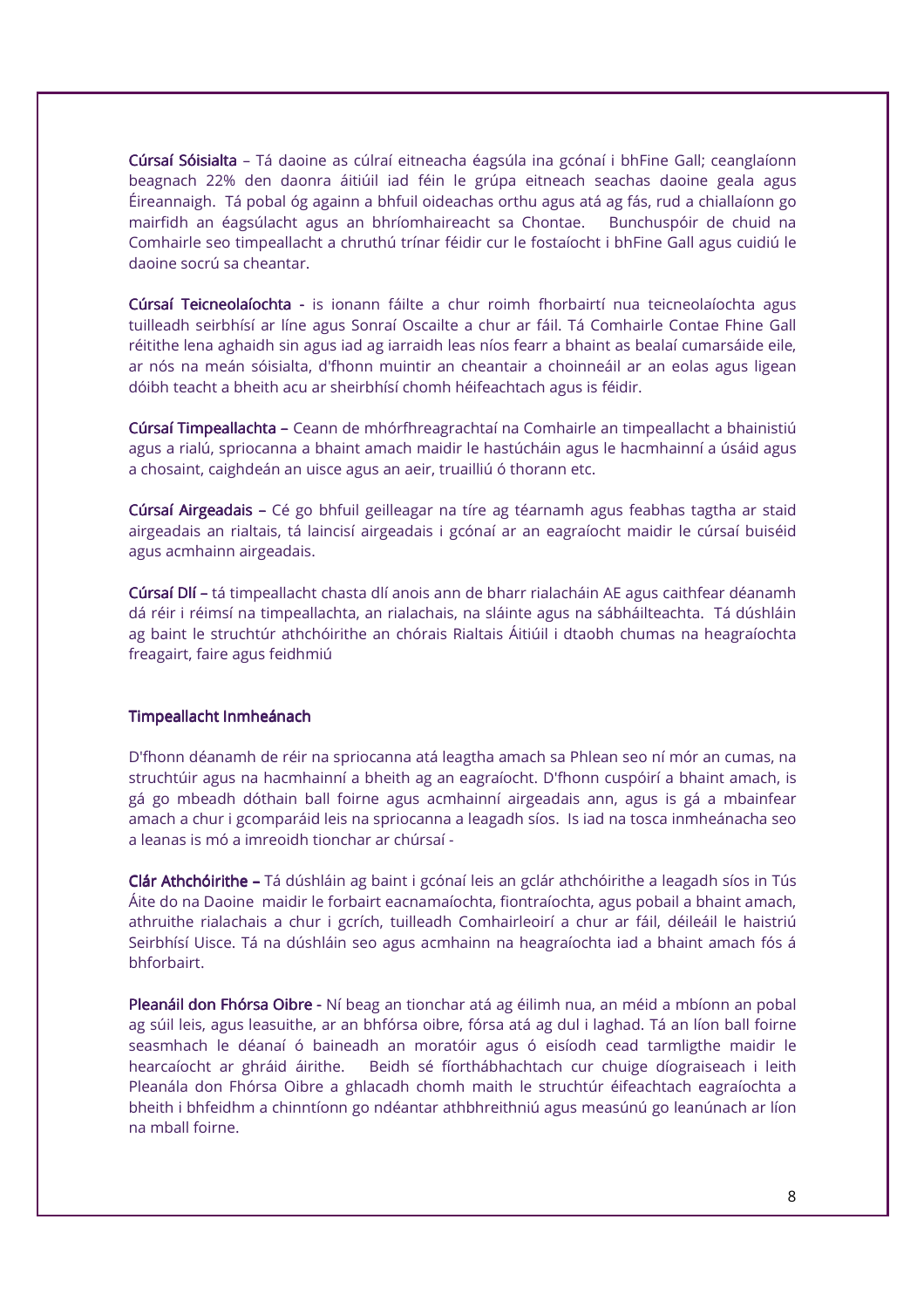Tacaíocht agus Forbairt Foirne - Aithnítear dílseacht, tiomantas agus solúbthacht na foirne le blianta beaga, blianta a bhí an-chrua. De réir mar a fheabhsóidh an timpeallacht inmheánach, beidh sé fíorthábhachtach tacaíocht a thabhairt don fhoireann, forbairt a dhéanamh orthu agus cur ar a gcumas cuspóirí a bhaint amach.

Má tá rath le bheith ar an eagraíocht amach anseo, is gá go n-éireodh leis an gCóras Bainistíochta agus Forbartha agus le forbairt na creatlaí inniúlachtaí, mar aon le tionscnaimh a dhíríonn ar fholláine na mball foirne.

**Éifeachtúlacht, Éifeachtacht agus Bealaí Nua Oibre –** Cé go bhfuil go leor bainte amach maidir le héifeachtúlacht a fheabhsú, tá deiseanna fós ann seirbhísí comhroinnte, teicneolaíochtaí digiteacha, cleachtas oibre agus feabhsuithe struchtúrtha a fhorbairt, mar aon leis an mbealach ina gcuirimid seirbhísí ar fáil do chustaiméirí a athbhreithniú d'fhonn is go mbláthóidh an eagraíocht.

Feidhmíocht a Thomhas agus a Thuairisciú - Tá socruithe rialachais níos fearr anois ann agus béim níos mó ar fheidhmíocht ó tugadh an cháin mhaoine áitiúil isteach, rud a chiallaíonn go mbíonn an pobal ag súil go bhfaighidh siad luach ar airgead ó thaobh seirbhísí de. Fágann Tuairisc mhíosúil an Phríomhfheidhmeannaigh, Táscairí na Seirbhísí Náisiúnta agus na socruithe Tuairiscithe Buiséid agus Bhliantúil, go bhfuil deis ann tuairisciú a dhéanamh ar fheidhmíocht. Leanfar ag forbairt an Chreata Tomhas agus Tuairisciú Feidhmíochta ag leibhéal na heagraíochta i gcomhar leis an NOAC.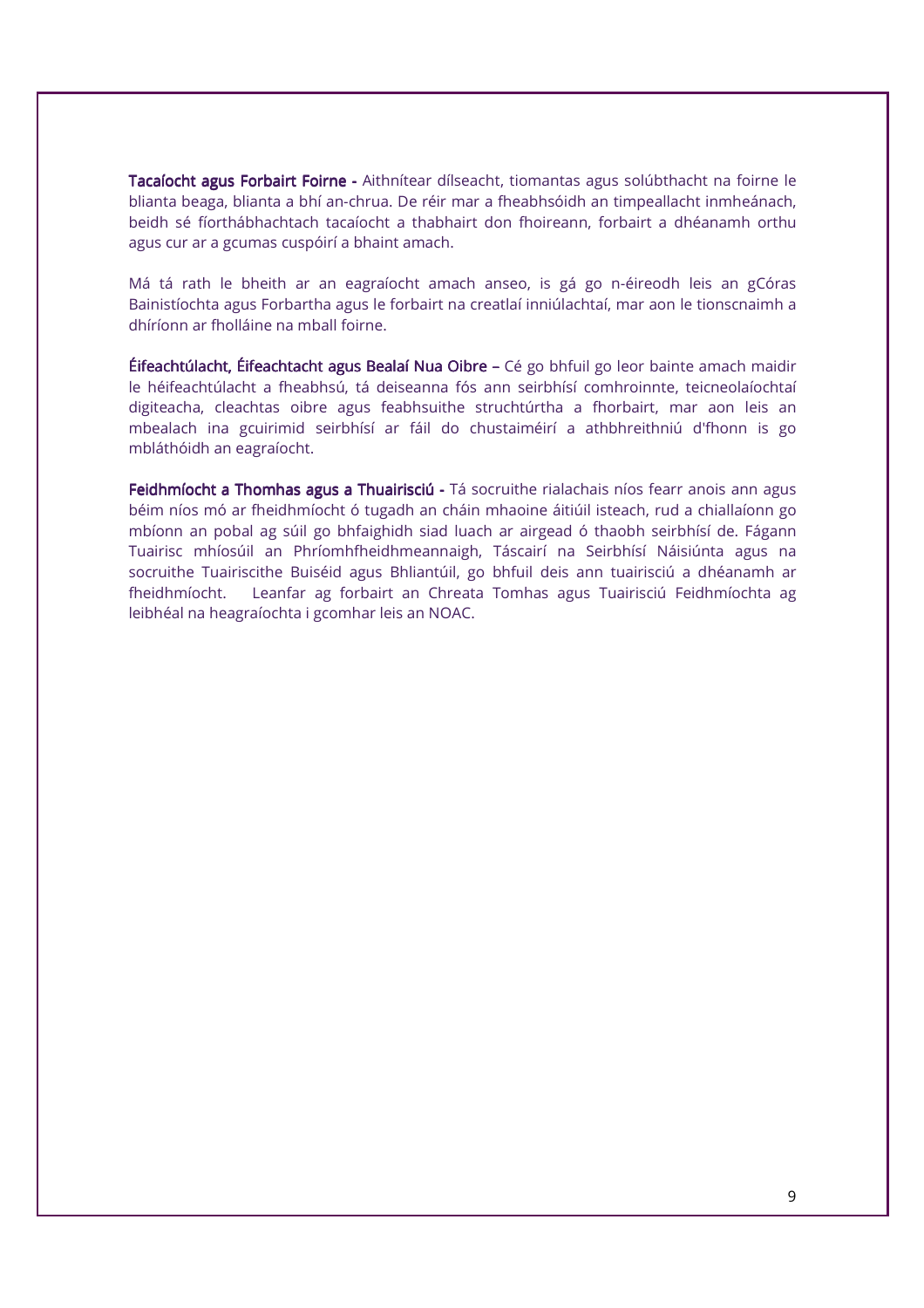#### Ráiteas Misin Chomhairle Contae Fhine Gall

"Bheith ar an áit a roghnaíonn daoine le maireachtáil, le hoibriú, le teacht ar cuairt agus le gnó a dhéanamh ann in Éirinn".

#### Croíluachanna

Ī I I I I Ļ

Ē I I I I I I I I I I I

I I I I I I I I Is iad na croíluachanna seo a leanas a threoróidh gníomhaíochtaí uile na Comhairle ó thaobh cultúr na heagraíochta a mhúnlú, cuspóirí a leagan síos agus seirbhísí a chur ar fáil:

- Ceannaireacht Dhaonlathach agus Shibhialta
- Ardchaighdeáin maidir le macántacht, trédhearcacht agus freagracht
- Caidreamh a chothú le pobail, saoránaigh agus custaiméirí
- Seirbhísí inrochtana ar ardchaighdeán agus luach ar airgead
- Cur chuige Gníomhach, Freagrúil, Nuálach agus Inmharthana
- Tiomantas agus scileanna ár bhfostaithe

#### Cuspóirí Corparáideacha

Beidh cuspóirí corparáideacha áirithe ina dtreoir chun a bhfuil sa ráiteas misean a chur i gcrích. Baineann na cuspóirí seo le seirbhísí agus le gníomhaíochtaí Ranna uile na Comhairle.

- CO.1 Daonlathas, dea-rialachas, oscailteacht agus trédhearcacht a neartú agus tacú leo ar bhonn áitiúil.
- inmharthana gheilleagar Fhine Gall. CO.2 Timpeallacht a chruthú ina dtugtar tacaíocht d'fhorbairt agus d'fhás
- CO.3 Dul i ngleic le riachtanais an chontae i ndáil le bonneagar agus tithe a chur ar fáil, agus deireadh a chur le bochtaineacht.
- CO.4 Caighdeán saoil i bpobail a fhorbairt, a fheabhsú agus tacaíocht a thabhairt chuige sin i dtreo is go mairfidh siad agus nach bhfágfar ar an trá fholamh iad.
- CO.5 Na timpeallachtaí nádúrtha agus tógtha a urramú, a chosaint agus a fheabhsú.
- CO.6 Dóchúlacht agus margaíocht na turasóireachta i bhFine Gall a neartú.
- CO.7 Rannpháirtíocht i ngníomhaíochtaí na Comhairle agus feasacht ina dtaobh a chur chun cinn trí chumarsáid éifeachtach, comhairliúchán agus cothú caidrimh.
- CO.8 Seirbhísí maithe, éifeachtacha a chur ar fáil, áit a bhfaighidh an custaiméir luach ar airgead. An cur chuige atá againn i leith seirbhísí a sholáthar a fheabhsú i gcaitheamh an ama.
- CO.9 Acmhainn na heagraíochta a fhorbairt trí fhorbairt eagraíochtúil agus foirne agus trí Shábháilteacht, Sláinte agus Leas na bhfostaithe a chur chun cinn.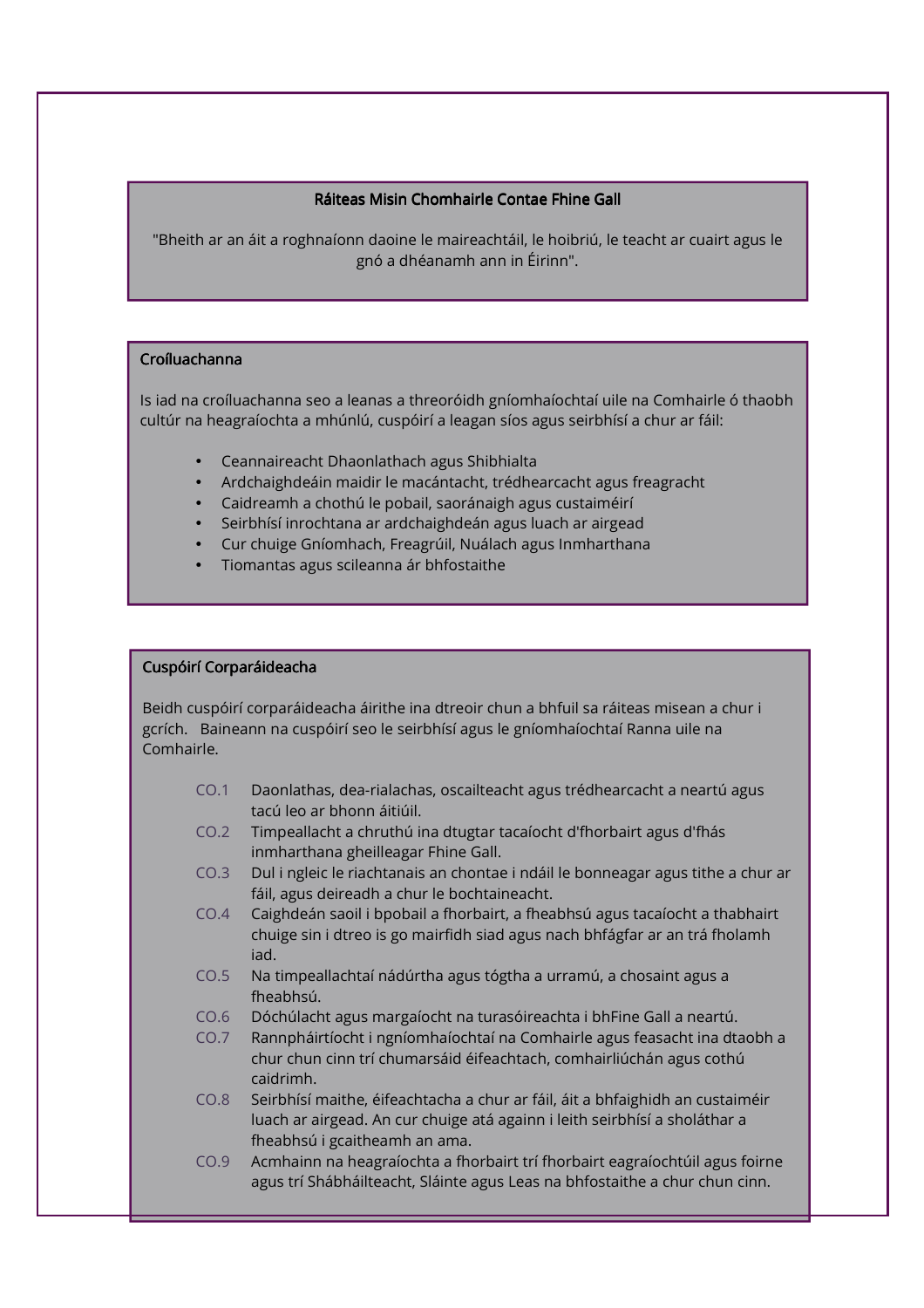# Straitéisí Tacaíochta:

Tá na Straitéisí Tacaíochta thíos ann i dtreo is go mbainfear amach na Cuspóirí Corparáideacha thuasluaite. Beidh na straitéisí seo mar chreat agus taobh istigh den chreat sin, leagfar amach príomhchuspóirí seirbhíse na bPleananna Seachadta Seirbhísí Bliantúla agus tosaíochtaí na Stiúrthóirí feidhme.

Tá na Straitéisí leagtha amach faoin bPríomh-Ghníomhaíocht agus cuirtear in iúl cén Cuspóir Corparáideach lena mbaineann gach ceann acu.

| Forbairt Eacnamaíochta<br>thionscnamh agus a bhainistiú. | Bonn tacaíocht a chur faoi fhorbairt eacnamaíochta struchtúrtha, inmharthana Fhine Gall trí<br>thionscadail a chuireann le forbairt eacnamaíochta agus pobail Fhine Gall a bheartú, a | <b>Cuspóir</b><br>Corparáideach |
|----------------------------------------------------------|---------------------------------------------------------------------------------------------------------------------------------------------------------------------------------------|---------------------------------|
| ED <sub>1</sub>                                          | Tacú le forbairt an gheilleagair áitiúil trí Fhine Gall a chur chun                                                                                                                   | CO <sub>2</sub>                 |
|                                                          | cinn mar áit ar fiú infheistiú inti agus trí thionscnaimh<br>bheartais earnála a chur i bhfeidhm.                                                                                     | CO <sub>6</sub>                 |
| ED <sub>2</sub>                                          | Obair an Choiste Áitiúil Forbartha Pobail (LCDC) agus an                                                                                                                              | CO <sub>1</sub>                 |
|                                                          | Choiste Eacnamaíochta, Fiontraíochta agus Turasóireachta                                                                                                                              | CO <sub>4</sub>                 |
|                                                          | (SPC) a éascú.                                                                                                                                                                        | CO <sub>1</sub>                 |
| ED <sub>3</sub>                                          | Déanamh de réir na mbeart atá leagtha amach i bPlean Pobail                                                                                                                           | CO <sub>2</sub>                 |
|                                                          | Áitiúil agus Eacnamaíochta Fhine Gall agus tacú le beartais                                                                                                                           | CO <sub>4</sub>                 |
|                                                          | eacnamaíochta, fiontraíochta agus turasóireachta ar leibhéal                                                                                                                          | CO <sub>4</sub>                 |
|                                                          | réigiúnach agus náisiúnta.                                                                                                                                                            |                                 |
| ED <sub>4</sub>                                          | Cláir forbartha pobail áitiúil a chomhordú, a bhainistiú agus a                                                                                                                       |                                 |
|                                                          | mhaoirsiú, lena n-áirítear Clár Cuimsithe Sóisialta Pobail agus                                                                                                                       |                                 |
|                                                          | Gníomhachtaithe (SICAP) an rialtais agus Leader.                                                                                                                                      | CO <sub>2</sub>                 |
| <b>ED 5</b>                                              | Forbairt fiontraíochta áitiúil a chothú trí chomhairle gnó, eolas                                                                                                                     |                                 |
|                                                          | agus tacaíocht airgeadais a chur ar fáil in Oifig Fiontair Áitiúil<br>Fhine Gall, agus an Plean Bliantúil Fiontair a chur i bhfeidhm.                                                 | CO <sub>4</sub>                 |
| ED <sub>6</sub>                                          | Straitéis turasóireachta Fhine Gall, 2015-2018, a chur i                                                                                                                              |                                 |
|                                                          | bhfeidhm agus tabhairt faoi ghníomhartha eile chun                                                                                                                                    | CO <sub>2</sub>                 |
|                                                          | turasóireacht a chur chun cinn sa chontae.                                                                                                                                            | CO <sub>3</sub>                 |
| ED <sub>7</sub>                                          | Maoin a fháil agus a dhiúscairt agus a chinntiú go n-úsáidtear                                                                                                                        |                                 |
|                                                          | portfóilió maoine, stráicí talún agus ionaid fiontair na                                                                                                                              |                                 |
|                                                          | Comhairle d'fhonn a oiread tairbhe agus is féidir a bhaint astu                                                                                                                       |                                 |
|                                                          | ar bhonn sóisialta agus eacnamaíochta.                                                                                                                                                |                                 |

|              | Bonneagar Pleanála agus Straitéise<br>Plean meántéarmach agus fadtéarmach a leagan amach d'fhorbairt an chontae, forbairt laethúil<br>an chontae a bhainistiú, a chur i bhfeidhm agus a smachtú. | Cuspóir<br>Corparáideach |
|--------------|--------------------------------------------------------------------------------------------------------------------------------------------------------------------------------------------------|--------------------------|
| <b>PL 1.</b> | Athbhreithniú Phlean Forbartha do Chontae Fhine Gall a CO 1                                                                                                                                      |                          |
|              | chríochnú agus straitéis agus cuspóirí a leagan amach maidir                                                                                                                                     | CO <sub>2</sub>          |
|              | le forbairt inmharthana an chontae.                                                                                                                                                              | CO <sub>3</sub>          |
|              |                                                                                                                                                                                                  | CO <sub>4</sub>          |
|              |                                                                                                                                                                                                  | CO <sub>5</sub>          |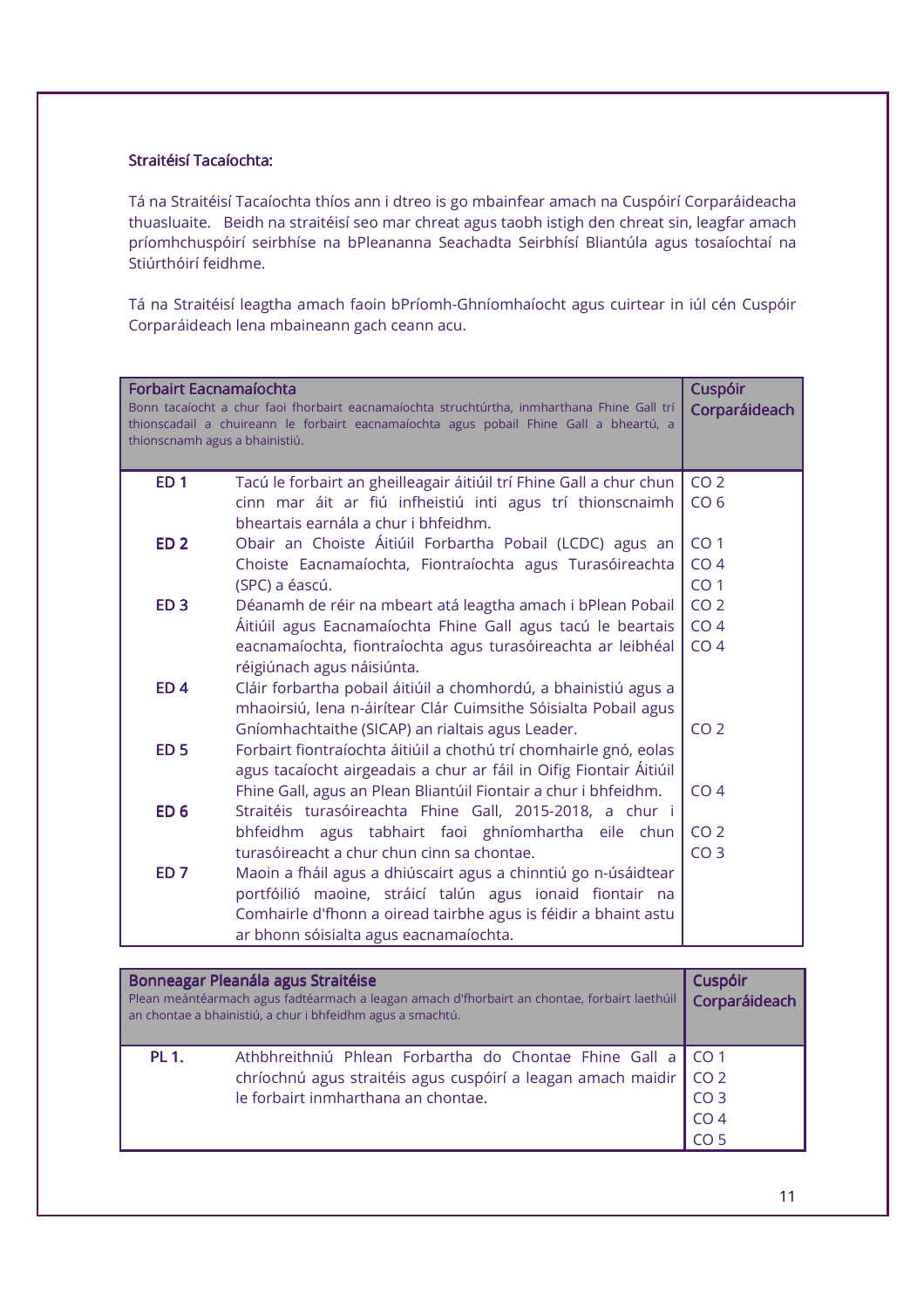|              |                                                                | CO <sub>6</sub> |
|--------------|----------------------------------------------------------------|-----------------|
| <b>PL 2.</b> | Clár a fhorbairt a thacaíonn le tuilleadh tithe a chur ar fáil | CO <sub>3</sub> |
|              | chun éileamh an phobail a shásamh mar atá leagtha amach sa     |                 |
|              | Straitéis Tógála d'Earnáil Athnuaite, 2002.                    |                 |
| PL 3.        | Comhoibriú le geallsealbhóirí agus soláthraithe reachtúla eile | CO <sub>2</sub> |
|              | maidir leis an mbonneagar is gá chun forbairt eacnamaíochta    | CO <sub>3</sub> |
|              | agus sóisialta a bhaint amach a fhorbairt.                     |                 |
| <b>PL 4.</b> | Cuidiú le córas iompair inmharthana do chách a bhaint          | CO <sub>2</sub> |
|              | amach.                                                         | CO <sub>3</sub> |
|              |                                                                | CO <sub>4</sub> |
|              |                                                                | CO <sub>5</sub> |
| <b>PL 5.</b> | Seirbhís éifeachtach, éifeachtúlach bainistíochta forbartha    | CO <sub>5</sub> |
|              | agus seirbhís forfheidhme a chur ar fáil don phobal.           | CO <sub>8</sub> |
|              |                                                                |                 |

| Seirbhísí Tithíochta | Seirbhísí Tithíochta, Lóistín agus Bainistithe Eastát a chur ar fáil do thionóntaí comhairle,<br>dóibhsean atá i ngátar tí agus sealbhóirí tí príobháideacha. | <b>Cuspóir</b><br>Corparáideach |
|----------------------|---------------------------------------------------------------------------------------------------------------------------------------------------------------|---------------------------------|
| <b>HS 1.</b>         | Straitéis Tithíochta an Rialtais a chur i bhfeidhm i bhFine Gall                                                                                              | CO <sub>3</sub>                 |
| <b>HS 2.</b>         | Dul i ngleic le heaspa dídine sa chontae                                                                                                                      | CO <sub>3</sub>                 |
| <b>HS 3.</b>         | Plean Forbartha Contae 2017-2023 a thacaíonn le Straitéis                                                                                                     | CO <sub>3</sub>                 |
|                      | Tithíochta Fhine Gall a ghlacadh agus a chur i bhfeidhm.                                                                                                      |                                 |
| <b>HS 4.</b>         | Áitíocht na dtithe sóisialta a uasmhéadú.                                                                                                                     |                                 |
| <b>HS 5.</b>         | An clár soláthar tithíochta sóisialta a chur i gcrích de réir                                                                                                 | CO <sub>8</sub>                 |
|                      | Straitéis Tithíochta Fhine Gall.                                                                                                                              | CO <sub>3</sub>                 |
| <b>HS 6.</b>         | An Íocaíocht Cúnaimh Tithíochta a bheartú, a riaradh agus a                                                                                                   |                                 |
|                      | bhainistiú                                                                                                                                                    | CO 8                            |
| <b>HS 7.</b>         | Gníomhartha an Chláir um Lóistín don Lucht Siúil 2014 - 2018                                                                                                  | CO <sub>3</sub>                 |
|                      | a chur i bhfeidhm                                                                                                                                             | CO <sub>8</sub>                 |

| Seirbhísí Pobail | Seirbhísí Leabharlainne, Pobail agus cultúir                                   | <b>Cuspóir</b><br>Corparáideach |
|------------------|--------------------------------------------------------------------------------|---------------------------------|
| <b>CS 1.</b>     | Plean Straitéiseach Forbartha Pobail Fhine Gall 2010 - 2015 a<br>athbhreithniú | CO <sub>3</sub>                 |
| <b>CS 2.</b>     | Líonra láidir a fhorbairt maidir le Rannpháirtíocht an Phobail                 | CO <sub>4</sub>                 |
|                  | agus Plean Folláine a chur i bhfeidhm do shaoránaigh Fhine                     | CO <sub>7</sub>                 |
|                  | Gall.                                                                          | CO <sub>4</sub>                 |
| CS <sub>3</sub>  | Plean na nEalaíon 2013 - 2017 a chur i bhfeidhm.                               | CO <sub>4</sub>                 |
| <b>CS 4.</b>     | An clár "Deiseanna do Chách - straitéis le haghaidh                            |                                 |
|                  | Leabharlanna Poiblí 2013 - 2017", a chur i bhfeidhm.                           | CO <sub>4</sub>                 |
| CS 5.            | An Straitéis Spóirt - Ag Tacú le hImeachtaí Spóirt i bhFine Gall,              |                                 |
|                  | 2011 - -2016, a chur i bhfeidhm.                                               | CO <sub>4</sub>                 |
| CS 6.            | Na gníomhartha atá luaite faoi Thionscnamh Straitéise Fhine                    |                                 |
|                  | Gall maidir le Bá Aoise, 2012-2017 a chur i bhfeidhm.                          | CO <sub>4</sub>                 |
| CS 7.            | Tacaíocht agus cúnamh a thabhairt do dhaoine, do phobail                       |                                 |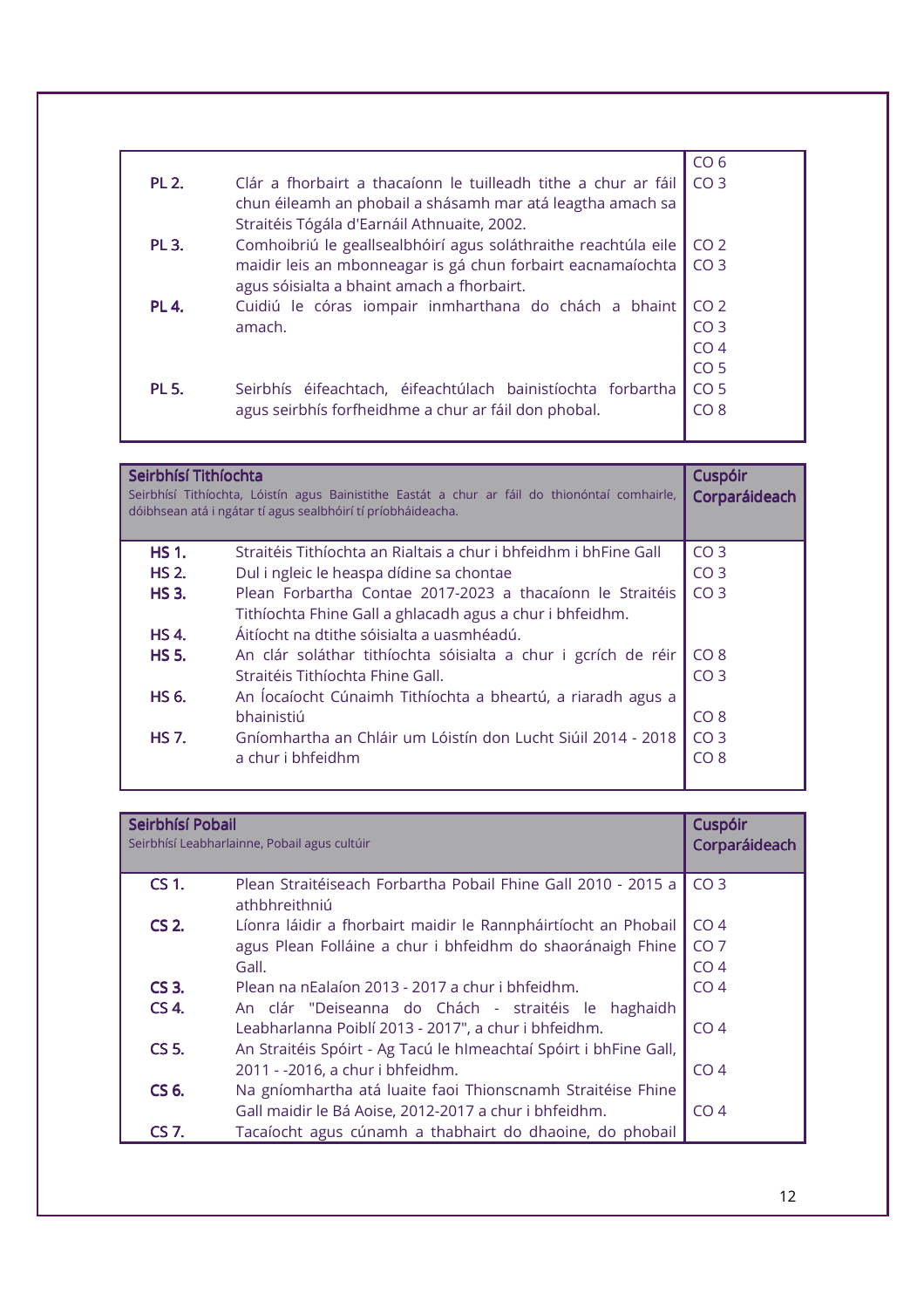nua agus do phobail sheanbhunaithe le gur féidir leo seirbhísí a fháil, bheith páirteach sna pobail agus cur lena bpobail.

| Seirbhísí Timpeallachta agus Uisce<br>Beartais inmharthana a fhorbairt agus a chur i bhfeidhm chun an timpeallacht a chosaint agus<br>soláthar is dáileadh uisce inólta a chosaint, agus uisce dramhaíola a chóireáil agus a dhiúscairt. |                                                                                                                              | <b>Cuspóir</b><br>Corparáideach |
|------------------------------------------------------------------------------------------------------------------------------------------------------------------------------------------------------------------------------------------|------------------------------------------------------------------------------------------------------------------------------|---------------------------------|
| ENW 1.                                                                                                                                                                                                                                   | Córas beartas oiriúnaithe a fhorbairt de réir an Chreata<br>Oiriúnaithe Náisiúnta i dtaca le hAthrú Aeráide agus Straitéis   | CO <sub>5</sub>                 |
|                                                                                                                                                                                                                                          | Bhaile Átha Cliath d'Athrú Aeráide                                                                                           | CO <sub>5</sub>                 |
| <b>ENW 2.</b>                                                                                                                                                                                                                            | Timpeallacht nádúrtha Fhine Gall a chosaint agus cur léi trí<br>oideachas maith, feasacht, monatóireacht agus cur i bhfeidhm |                                 |
|                                                                                                                                                                                                                                          | reachtaíochta agus beartas go náisiúnta agus go háitiúil.                                                                    | CO <sub>8</sub>                 |
| <b>ENW 3.</b>                                                                                                                                                                                                                            | 3% fuinnimh a ghiniúint/shábháil gach bliain agus mórsprioc                                                                  |                                 |
|                                                                                                                                                                                                                                          | 33% a bhaint amach faoin mbliain 2020.                                                                                       | CO <sub>5</sub>                 |
| ENW <sub>4</sub>                                                                                                                                                                                                                         | Feidhmiú mar ghníomhairí d'Uisce Éireann faoi Chomhaontú                                                                     | CO <sub>8</sub>                 |
|                                                                                                                                                                                                                                          | Leibhéal na Seirbhíse, a glacadh an 1 Eanáir 2014.                                                                           | CO <sub>5</sub>                 |
| <b>ENW 5.</b>                                                                                                                                                                                                                            | Plean Bainistíochta Dramhaíola an Oirthir agus Lár Tíre, 2015-                                                               |                                 |
|                                                                                                                                                                                                                                          | 2021 agus Plean Bainistíochta Abhantraí 2015-2021.                                                                           |                                 |

| Seirbhísí Oibríochta -<br>chuanta, agus d'áiseanna poiblí. | Cothabháil ghinearálta ar bhóithre réigiúnacha agus áitiúla, páirceanna agus spásanna oscailte<br>poiblí mar aon le tírdreachú, cothabháil crann, bailiú bruscair, aire a thabhairt do thránna, do | <b>Cuspóir</b><br>Corparáideach |
|------------------------------------------------------------|----------------------------------------------------------------------------------------------------------------------------------------------------------------------------------------------------|---------------------------------|
| <b>OP 1.</b>                                               | Rochtaineacht a fheabhsú do shaoránaigh                                                                                                                                                            | CO <sub>4</sub>                 |
| <b>OP 2.</b>                                               | Bonneagar iompair shábháilte a chur ar fáil                                                                                                                                                        | CO <sub>3</sub>                 |
|                                                            |                                                                                                                                                                                                    | CO <sub>8</sub>                 |
| <b>OP 3.</b>                                               | Bunseirbhísí oibríochta a chur ar fáil chomh héifeachtach agus<br>chomh héifeachtúil agus is féidir.                                                                                               | CO <sub>8</sub>                 |
| <b>OP 4.</b>                                               | Baill foirne a oiliúint agus a chur ar fáil chun éilimh na<br>saoránach sna ceantair oibríochta ar fad a shásamh.                                                                                  | CO <sub>9</sub>                 |
| <b>OP 5.</b>                                               | Tránna an cheantair a choinneáil glan agus saor ó thruailliú                                                                                                                                       | CO <sub>5</sub>                 |
|                                                            |                                                                                                                                                                                                    | CO <sub>8</sub>                 |
| OP 6.                                                      | Ceithre chuan Fhine Gall a bhainistiú agus a chothabháil ar<br>chaighdeán inghlactha.                                                                                                              | CO <sub>8</sub>                 |

| Gnóthaí Corparáideacha | Tacaíocht a chur ar fáil le haghaidh feidhmeanna daonlathacha; tacaíocht chorparáideach a<br>thabhairt don eagraíocht agus pleanáil straitéiseach a leagan amach don eagraíocht | Cuspóir<br>Corparáideach                  |
|------------------------|---------------------------------------------------------------------------------------------------------------------------------------------------------------------------------|-------------------------------------------|
| CA 1.                  | Tacú leis na Baill Thofa beartais a cheapadh agus maoirseacht<br>is ionadaíocht a dhéanamh                                                                                      | CO <sub>1</sub>                           |
| CA 2.                  | Bainistíocht láidir a dhéanamh ó thaobh gnó feidhmiúcháin,<br>rioscaí a bhainistiú; struchtúir agus córais soláthair, iniúchta<br>agus corparáideacha.                          | CO <sub>1</sub>                           |
| CA 3.                  | Feidhmíocht na heagraíochta a thomhas agus tuairisciú a<br>dhéanamh air.                                                                                                        | CO <sub>1</sub><br>CO <sub>7</sub><br>COR |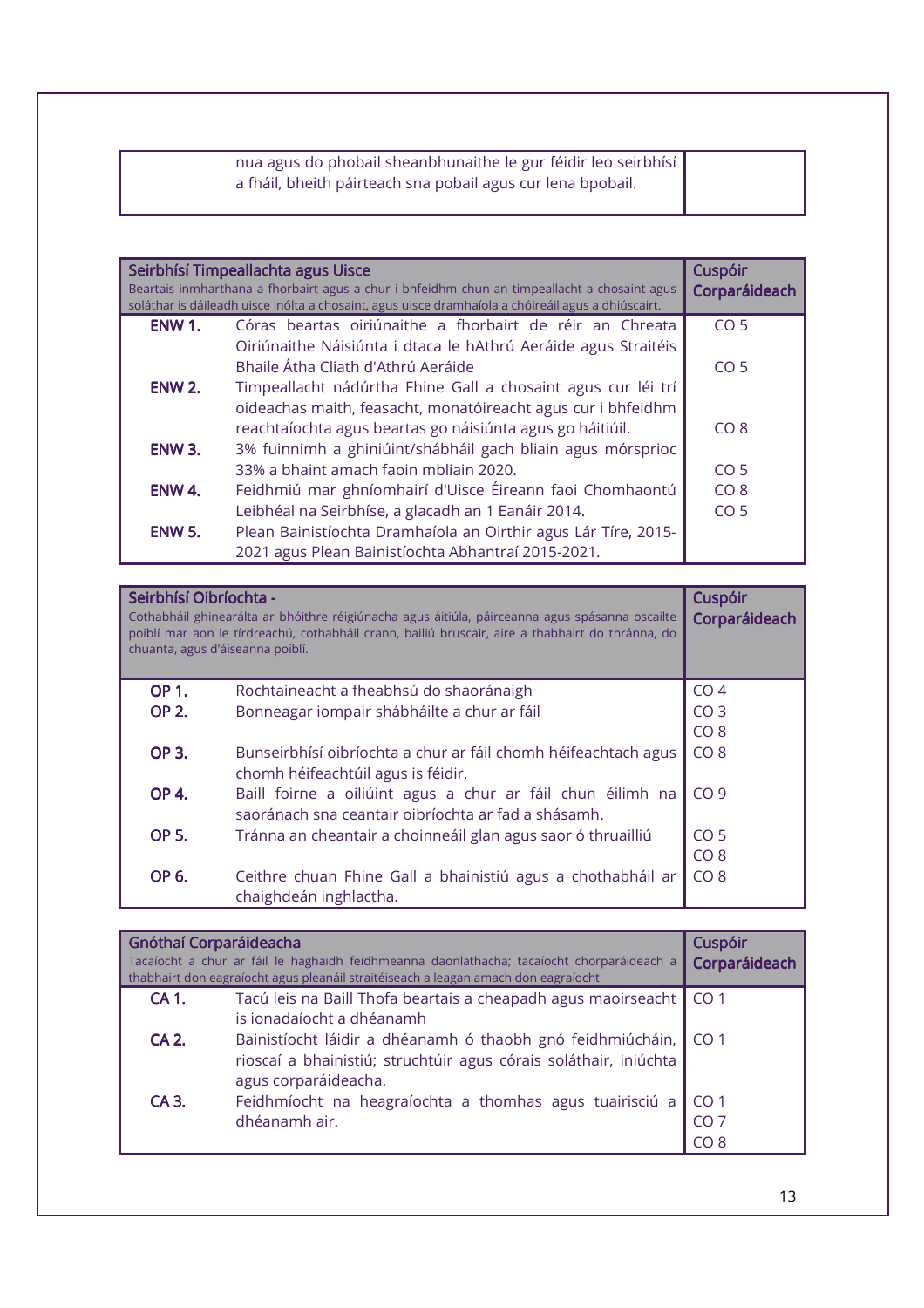| CA 4.       | Seirbhís sheasmhach ar ardchaighdeán a chur ar fáil maidir le<br>custaiméirí agus gearáin san eagraíocht trí chéile.                                                                | CO <sub>7</sub> |
|-------------|-------------------------------------------------------------------------------------------------------------------------------------------------------------------------------------|-----------------|
|             |                                                                                                                                                                                     | CO <sub>7</sub> |
| CA 5.       | Straitéisí agus bealaí a fhorbairt lena n-úsáidtear teanga<br>mhealltach chun an Contae agus obair na Comhairle a chur<br>chun cinn, a fhágann gur féidir cumarsáid, comhairliúchán | CO <sub>8</sub> |
|             | agus caidreamh is éifeachtach a dhéanamh le daoine agus le<br>heagraíochtaí.                                                                                                        | CO <sub>7</sub> |
| CA 6.       | Scéim Gaeilge Chomhairle Contae Fhine Gall, 2015 - 2018, a<br>chur i bhfeidhm                                                                                                       | CO <sub>1</sub> |
| <b>CA7.</b> | Eolas a chur ar fáil sa chaoi is go mbeidh teacht éasca air agus                                                                                                                    | CO <sub>8</sub> |
|             | a chinntiú go mbeidh oscailteacht taobh istigh den eagraíocht                                                                                                                       | CO <sub>9</sub> |
| CA 8.       | Oibleagáidí na heagraíochta, de réir Dhualgais na hEarnála<br>Poiblí, a Chur Chun Cinn agus a Chur i bhFeidhm                                                                       |                 |

|       | Seirbhísí Eolais, Cumarsáide agus Digiteacha<br>Seirbhísí eolais faisnéise agus seirbhísí digiteacha a chur ar fáil don eagraíocht  | Cuspóir<br>Corparáideach |
|-------|-------------------------------------------------------------------------------------------------------------------------------------|--------------------------|
| IT 1. | Straitéis ICT agus Dhigiteach a Fhorbairt agus a Chur i<br>bhFeidhm don eagraíocht                                                  | CO <sub>8</sub>          |
| IT 2. | Barr feabhais a chur ar bhonneagar, ar chórais agus ar<br>sheirbhísí chun Saoránaigh, Baill Foirne agus Comhairleoirí a             | CO <sub>8</sub>          |
|       | chumasú le teicneolaíochtaí a úsáid.                                                                                                | CO <sub>8</sub>          |
| IT 3. | Bheith nuálach agus ceannródaíoch maidir le tionscadail a                                                                           |                          |
|       | thacaíonn le hanailís, dearadh agus úsáid as próisis nuálacha<br>ghnó                                                               | CO <sub>8</sub>          |
| IT 4. | Teicneolaíocht ICT mar an tInlíon, an t-idirlíon, GIS, anailís ar                                                                   |                          |
|       | shonraí, feidhmíocht agus córais bhainistíochta eolais a úsáid<br>agus a mhéadú chun feidhmíocht agus éifeachtúlacht a<br>fheabhsú  | CO <sub>8</sub>          |
| IT 5. | Féachaint le seirbhísí a fheabhsú ar bhonn leanúnach agus<br>tacú le teicnící bainistíochta tionscadal san eagraíocht trí<br>chéile |                          |

|              | <b>Bainistíocht Acmhainní Daonna</b><br>Seirbhísí Bainistíochta Acmhainní Daonna a chur ar fáil don eagraíocht | <b>Cuspóir</b><br>Corparáideach |
|--------------|----------------------------------------------------------------------------------------------------------------|---------------------------------|
| <b>HR1.</b>  | Féachaint le timpeallacht a chur chun cinn inar féidir le baill                                                | CO <sub>9</sub>                 |
|              | foirne barr a gcumais a bhaint amach agus cur le hobair na                                                     |                                 |
|              | Comhairle                                                                                                      | CO <sub>9</sub>                 |
| <b>HR 2.</b> | Tacú le baill foirne agus le forbairt eagraíochta tríd an gCóras                                               |                                 |
|              | Forbartha um Bainistíocht Feidhmíochta, Creataí Cumais agus                                                    |                                 |
|              | cláir forbartha a chur i bhfeidhm.                                                                             | CO <sub>9</sub>                 |
| <b>HR3.</b>  | An leas is fearr agus is féidir a bhaint as an bhfoireann agus a                                               |                                 |
|              | oiread deiseanna a thabhairt dóibh agus is féidir trí Phleanáil                                                | CO <sub>9</sub>                 |
|              | don Fhórsa Oibre agus cláir chomharbachta is cláir                                                             |                                 |
|              | shoghluaiseachta a thabhairt isteach                                                                           |                                 |
| <b>HR4.</b>  | Caidreamh agus cumarsáid leis an bhfoireann a fheabhsú tríd                                                    | CO <sub>9</sub>                 |
|              | an PMDS, bainistíocht líne agus trí bhealaí inmheánacha                                                        |                                 |
|              | cumarsáide a fheabhsú                                                                                          | CO 9                            |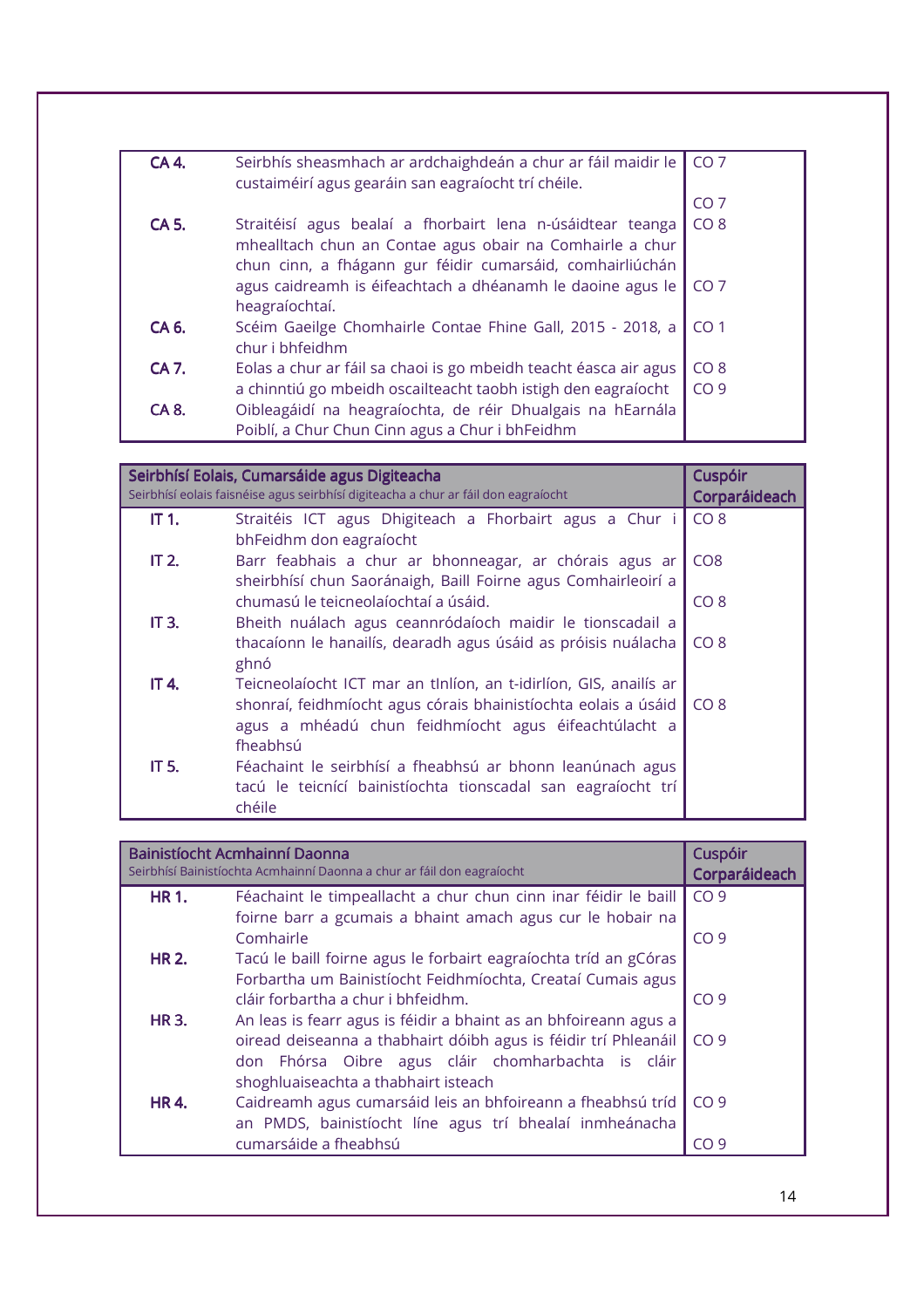| <b>HR 5.</b> | Folláine na mball foirne a chur chun cinn trí chláir a thabhairt                               |  |  |  |  |
|--------------|------------------------------------------------------------------------------------------------|--|--|--|--|
|              | isteach a bhaineann le dea-shláinte, éagsúlacht agus                                           |  |  |  |  |
|              | comhionannas ag an obair                                                                       |  |  |  |  |
| <b>HR 6.</b> | Dea-chleachtais a chur i bhfeidhm maidir le gach gné de<br>chúrsaí Sláinte agus Sábháilteachta |  |  |  |  |

| Seirbhísí Airgeadais | Comhairle agus seirbhísí a chur ar fáil don eagraíocht i réimse na Bainistíochta Airgeadais               | Cuspóir<br>Corparáideach        |
|----------------------|-----------------------------------------------------------------------------------------------------------|---------------------------------|
| F 1.                 | Feidhmiú Chláir Chaipitil na Comhairle a bhrú chun cinn ach   CO 3<br>maoiniú a bheith ar fáil chuige sin |                                 |
| F 2.                 | Riachtanais airgeadais mheántéarmacha agus fhadtéarmacha<br>na Comhairle a oibriú amach                   | $\big $ CO 9<br>CO <sub>9</sub> |
| F3.                  | A oiread úsáide a bhaint as acmhainní agus is féidir agus luach<br>ar airgead a fháil                     |                                 |

| Seirbhísí Ailtireachta<br>Comhairle agus seirbhísí ailtireachta a chur ar fáil don eagraíocht | Cuspóir<br>Corparáideach                                                                                                                                                      |                                    |
|-----------------------------------------------------------------------------------------------|-------------------------------------------------------------------------------------------------------------------------------------------------------------------------------|------------------------------------|
| AR 1.                                                                                         | Seirbhísí ardchaighdeáin a chur ar fáil do gach rannóg sa<br>Chomhairle maidir le dearadh ailtireachta, caomhnú, dearadh<br>uirbeach, soláthar foirgneamh agus suirbhéireacht | CO <sub>8</sub>                    |
| <b>AR 2.</b>                                                                                  | chainníochta.<br>Máistirphlean Ailtireachta a ullmhú maidir le Caisleán Shoird                                                                                                | CO <sub>4</sub><br>CO <sub>5</sub> |
|                                                                                               | ina moltar obair agus bearta a athbheofaidh Caisleán Shoird<br>CO <sub>6</sub>                                                                                                |                                    |

| Seirbhísí Dlí | Comhairle agus seirbhísí dlí a chur ar fáil don eagraíocht                                                                                                                                               | Cuspóir<br>Corparáideach |
|---------------|----------------------------------------------------------------------------------------------------------------------------------------------------------------------------------------------------------|--------------------------|
| L 1.          | Seirbhís chuimsitheach dlí a chur ar fáil don CO8<br>Phríomhfheidhmeannach agus do Rannóga uile na Comhairle<br>maidir leis na feidhmeanna reachtúla éagsúla a bhfuil an t-<br>údarás áitiúil freagrach. |                          |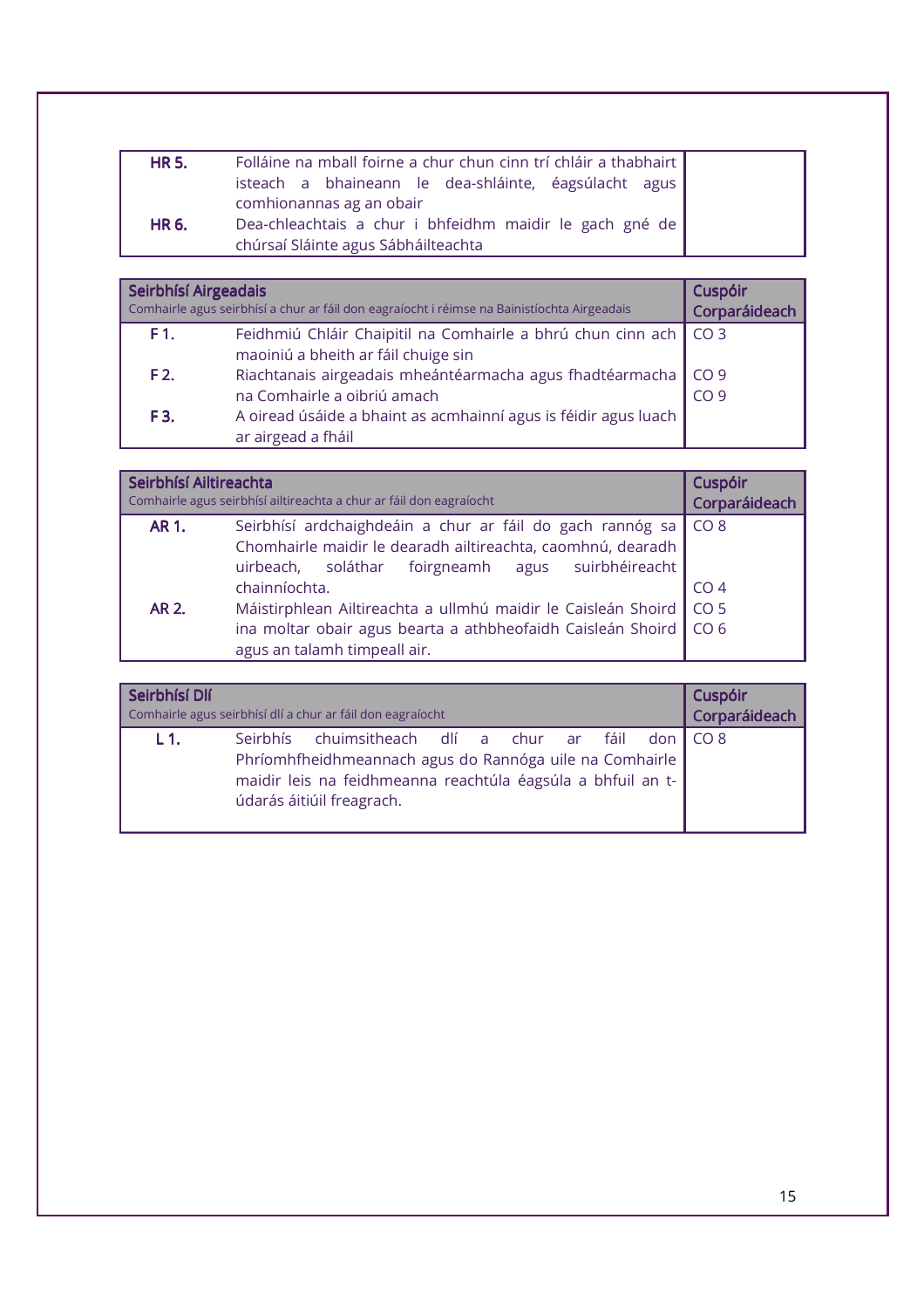#### Cur i bhFeidhm agus Monatóireacht

Leagtar amach sa Phlean Corparáideach an creat faoina bhfuil sé i gceist seirbhísí a chur ar fáil gach bliain agus atá cumhdaithe ag an bPlean.

Leagfar amach Pleananna Seachadta Seirbhísí Bliantúla de réir an Bhuiséid Bhliantúil agus príomhchuspóirí agus tosaíochtaí seirbhíse atá i gceist ag an gComhairle a thabhairt ar láimh gach bliain. Forbróidh Stiúrthóireachtaí Aonair na cuspóirí seirbhíse faoi threoir na Straitéise Tacaíochta atá leagtha amach sa Phlean Corparáideach. Nuair a ghlacfar leo, beidh na cuspóirí agus na tosaíochtaí seirbhíse mar bhunús leis an PMDS i ngach Rannóg. Sa tslí sin, féadfar nasc a dhéanamh idir gníomhartha daoine aonair san fhoireann ina gcuid oibre ó lá go lá agus cuspóirí corparáideacha agus misean corparáideach na Comhairle á gcur i gcrích. Tá an struchtúr gnó seo leagtha amach thíos -

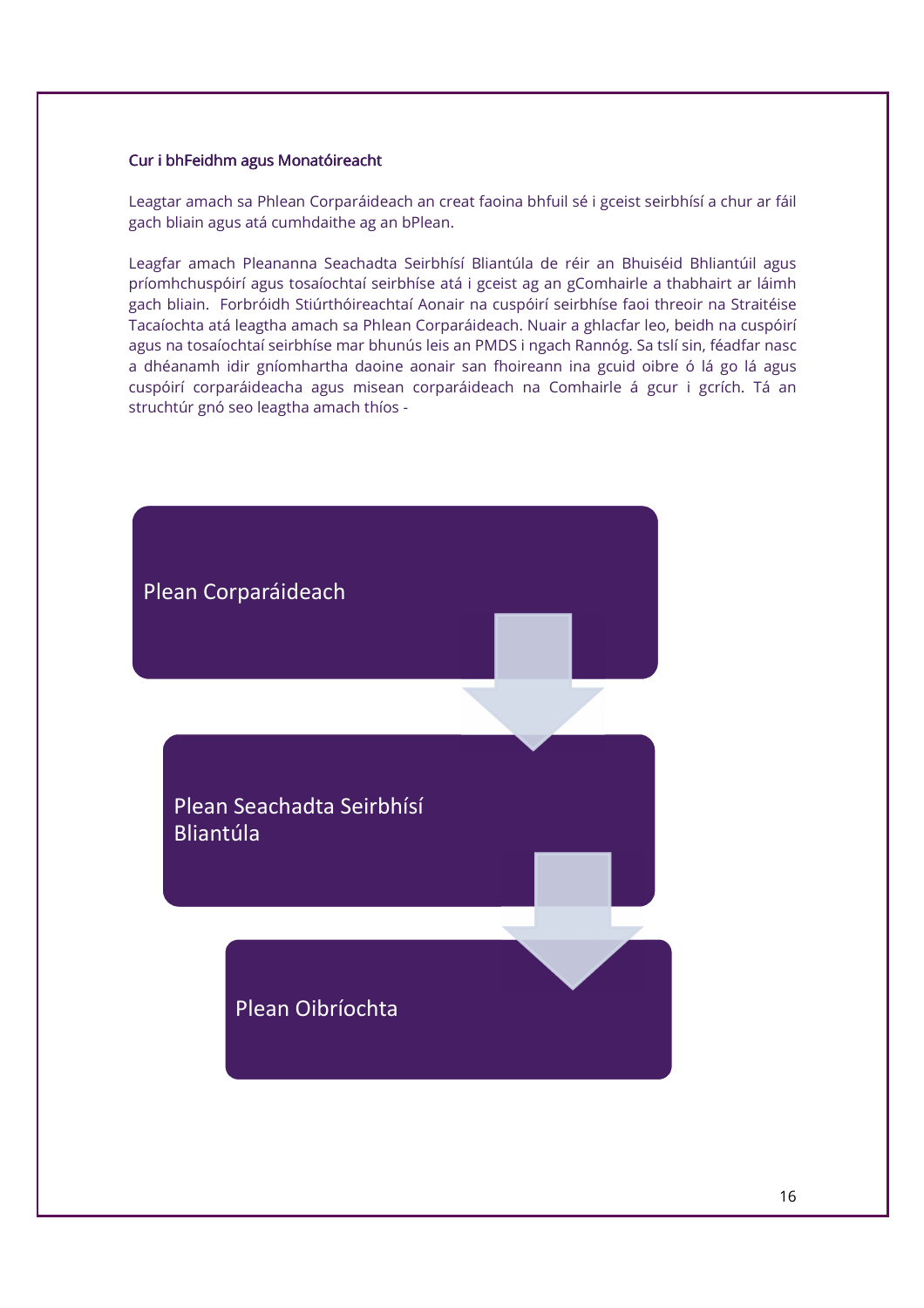

Mar gheall ar phleanáil bhliantúil sheachadadh na seirbhísí agus mar gheall ar phróisis bhuiséid, beidh nasc idir cuspóirí an Phlean Chorparáidigh agus an bhainistíocht riosca, measúnú feidhmíochta agus creat táscaire seirbhíse a rinne an Coimisiún Náisiúnta um Maoirseacht agus Iniúchadh (NOAC) a fhorbairt ag leibhéal na heagraíochta agus go náisiúnta. Déanfar an méid sin a thuairisciú chuig an gComhairle, an Coiste Iniúchta agus an NOAC, de réir mar is cuí.

Déanfaidh na Baill athbhreithniú ar an Tuairisc Bhliantúil ar Dhul Chun Cinn an Phlean Chorparáidigh mar chuid den phróiseas bliantúil buiséid agus cuirfear tuairiscí lár bliana agus deireadh bliana i láthair sna Pleananna Seachadta Seirbhísí Bliantúla. Cuirfear nuashonraithe ar nithe faoi leith ar fáil gach mí i dTuairisc Bainistíochta na bPríomhfheidhmeannach.

Déanfaidh an Coimisiún Náisiúnta um Maoirseacht agus Iniúchadh (NOAC) monatóireacht ar fheabhas an Phlean Chorparáidigh agus déanfaidh an Grúpa um Beartais Chorparáideacha athbhreithniú ar aon mholtaí a dhéanfaidh an NOAC. Ach a ndéanfar athbhreithniú air, foilseofar an Plean Corparáideach seo ar láithreán gréasáin na Comhairle agus scaipfear cóipeanna crua ar an bpobal de réir mar is gá.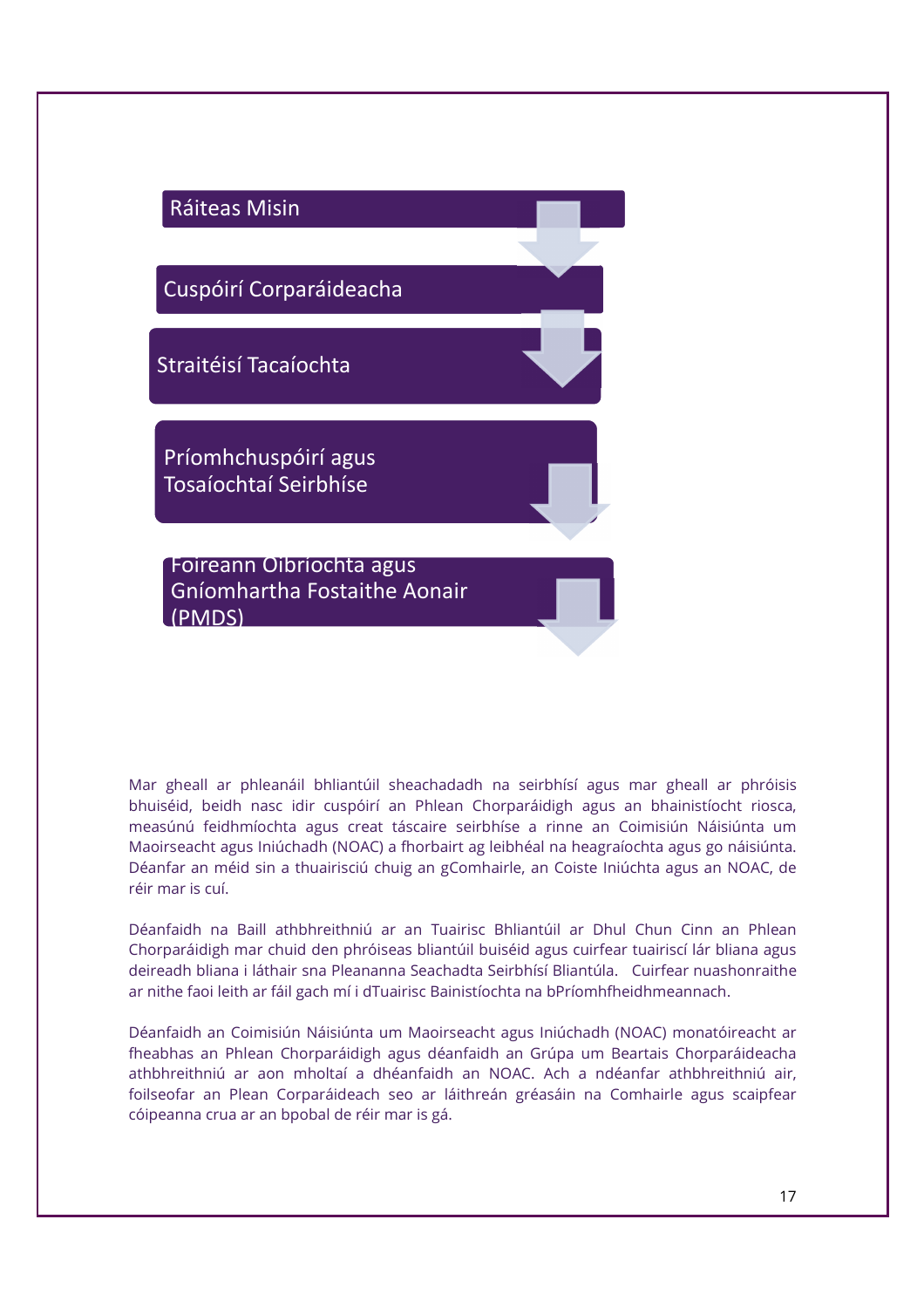#### Aguisín 1 - Coistí na Comhairle

#### An Chomhairle Contae

Is í an Chomhairle Contae a dhéanann cinntí maidir le beartais agus tagann na baill le chéile uair sa mhí. Lena chois sin, tagann siad le chéile don Chruinniú Ginearálta Bliantúil agus an uair a ghlactar leis an mBuiséad Bliantúil. 40 ball atá ar an gComhairle, a thoghtar gach cúig bliana. Chuaigh an Chomhairle reatha i mbun a cuid cúraimí i Meitheamh 2014 agus beidh sí ann go dtí Meitheamh na bliana 2019.

Toghtar Méara ag an gCruinniú Ginearálta Bliantúil i mí an Mheithimh.

#### Coistí Ceantair:

Is na Coistí Ceantair a phléann le gnóthaí áitiúla. Tá trí Choiste Ceantair ann -

- Coiste Ceantair Chaisleán Cnucha/Mhullach Eadrad 15 Ball
- Coiste Ceantair Bhaile Brigín/Shoird 17 mBall
- Coiste Ceantair Bhinn Éadair/Mullach Íde 8 mBall

Toghtar Cathaoirleach Ceantair gach bliain.

#### An Grúpa um Beartais Chorparáideacha

Comhairlíonn agus cabhraíonn an Grúpa um Beartais Chorparáideacha (CPG) leis an gComhairle beartais a mhúnlú agus a fhorbairt, agus monatóireacht agus athbhreithniú a dhéanamh orthu. Is iad atá sa Ghrúpa sin, an Méara, an Cathaoirleach, agus Cathaoirligh na sé Choiste um Beartais Straitéiseacha.

#### Na Coistí um Beartais Straitéiseacha

Múnlaíonn agus forbraíonn na Coistí um Bheartais Straitéiseacha beartais a bhaineann le feidhmeanna na Comhairle agus déanann siad monatóireacht agus athbhreithniú orthu. Baill thofa agus duine ainmnithe as comhlachtaí leasmhara earnála atá ar na Coistí um Beartais Straitéiseacha agus aird ar leith acu ar an gceantar lena mbaineann siad. Toghtar Cathaoirleach an Choiste um Beartais Straitéiseacha ar feadh cúig bliana, téarma iomlán na Comhairle.

| lompar                             | 9  | 6  |   |
|------------------------------------|----|----|---|
| Tithíocht                          | 15 | 10 |   |
| Ealaín, Cultúr, Oidhreacht<br>agus | 9  | 6  | 3 |
| Pobal                              |    |    |   |
| Bonneagar Pleanála agus Straitéise | 12 | 8  |   |
| Seirbhísí Uisce agus Timpeallachta | 9  | 6  |   |
| Forbairt<br>Eacnamaíochta<br>agus  | 15 | 10 |   |
| Fiontar                            |    |    |   |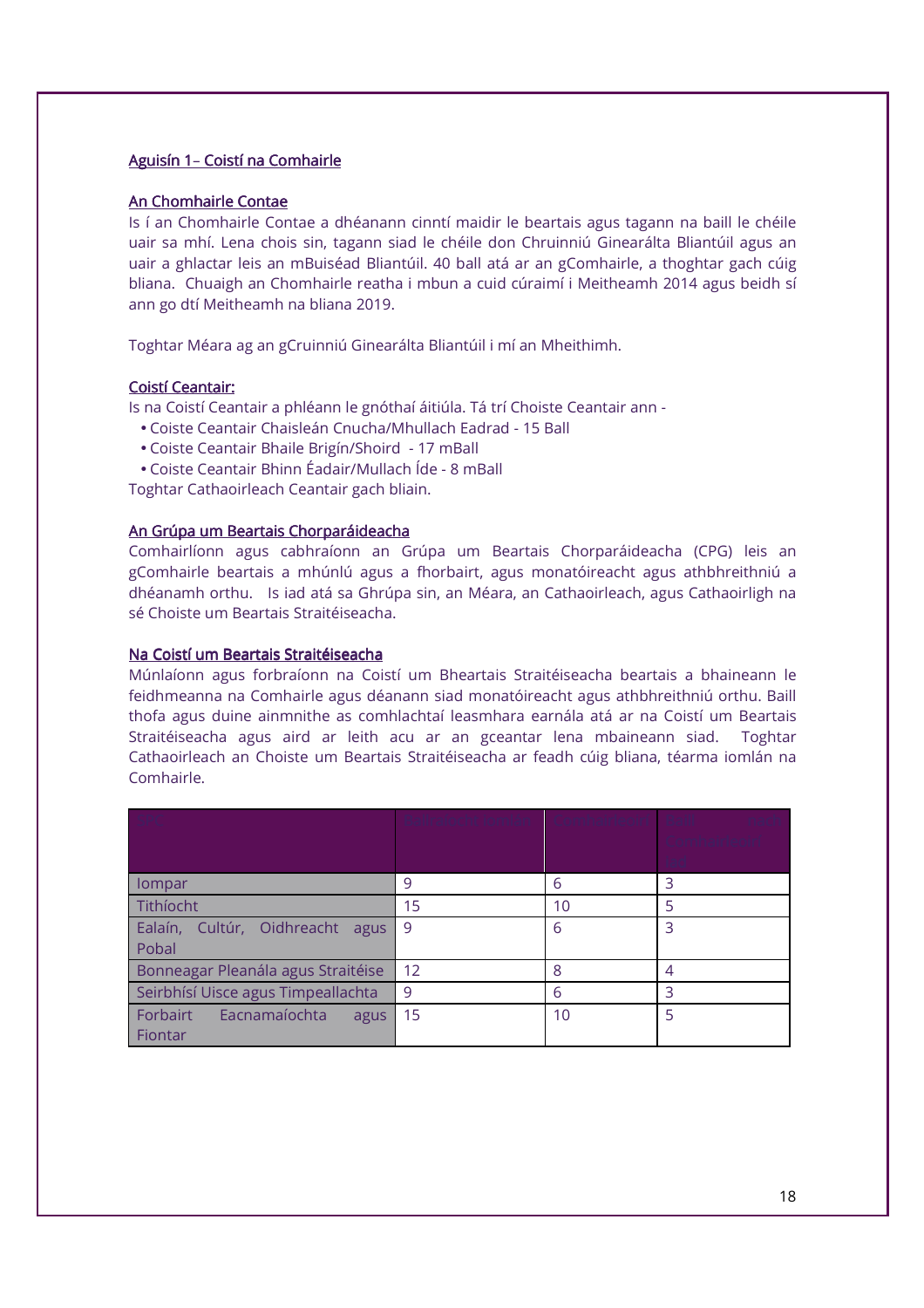Aguisín 2– Struchtúr na hEagraíochta

Struchtúr Rialachais na Comhairle Contae

An Chomhairle Contae Méara agus Baill Thofa

Coiste Forbartha Pobail Áitiúil

Г

Baill Chomhairle agus Ionadaithe **Seachtracha** 

A n Grúpa um **Beartais** Chorparáideacha Méara agus Cathaoirligh na SPC

т

Coistí Ceantair Baill na Comhairle

Coiste Iniúchta Baill na Comhairle agus Saineolaithe **Seachtracha** 

Coistí um Beartais Straitéiseacha

Baill na Comhairle agus Ionadaithe Seachtracha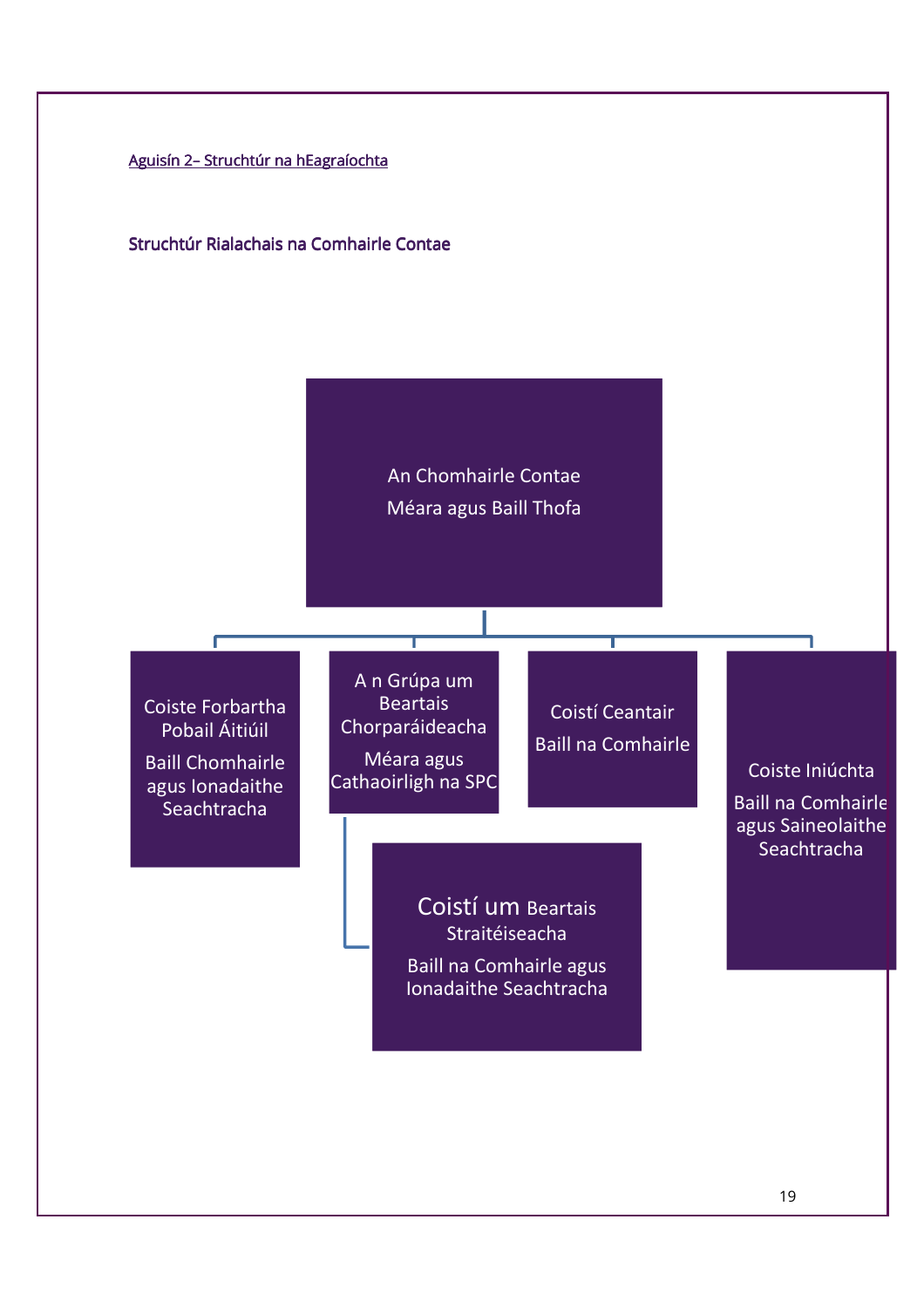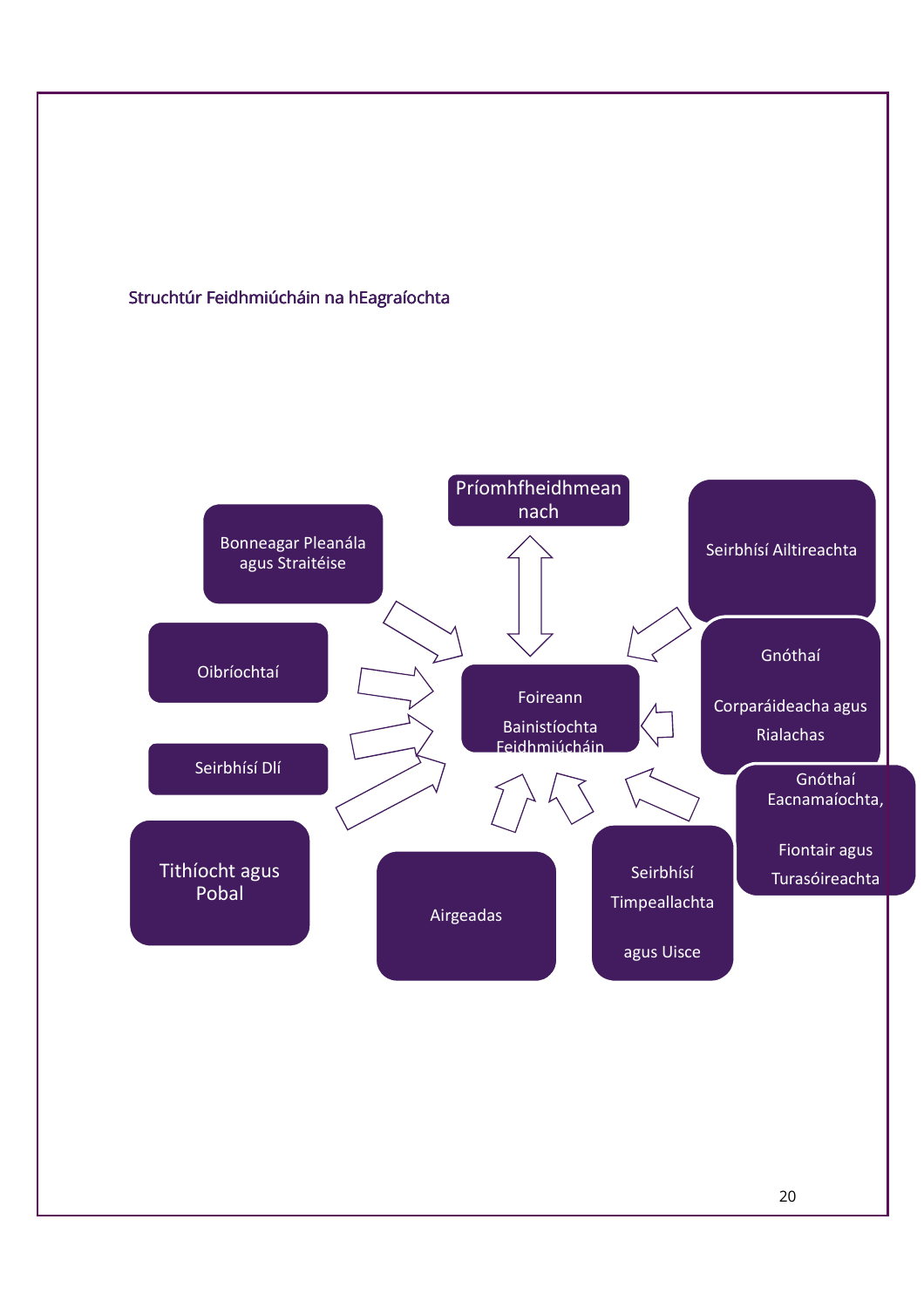### Aguisín 3 - Cáipéisí Straitéise agus Beartais a bhaineann le Comhairle Contae Fhine Gall Náisiúnta/AE

- Cur i gcrích agus cur chun cinn ról Chomhairle Contae Fhine Gall maidir leis an bpáirt atá aici i mbeartais ábhartha náisiúnta agus i gcomhaontuithe páirtnéireachta náisiúin atá ann agus a bheidh ann.
- Plean Forbartha Náisiúnta don tréimhse suas go 2016
- Clár Bonneagair agus Infheistíochta Caipitil agus straitéisí gaolmhara
- Ráiteas Straitéise an DECLG 2011 2014 agus Ráitis Straitéise ina dhiaidh
- An Straitéis Spáis Náisiúnta
- An Plean um Athchóiriú na Seirbhíse Poiblí
- Tógáil 2020 Straitéis don Earnáil Athnuaite Tógála
- Ráiteas Beartas ar Easpa Dídine, 2013
- Clár Lóistín don Lucht Siúil, 2014 2018
- Pobail a Choinneáil Slán Creat na Seirbhísí Dóiteáin
- Creat Glactha Náisiúnta Athrú Aeráide
- An Straitéis Náisiúnta Míchumais
- An Straitéis Náisiúnta Tithíochta do Dhaoine faoi Mhíchumas 2011-2016
- Straitéis Tithíochta Sóisialta
- Clár Gnímh do Rialtas Áitiúil Éifeachtach, Tús Áite do na Daoine
- Plean Cur i bhFeidhm maidir le Freagra an Stáit ar Easpa Dídine
- "Deiseanna do Chách" Straitéis do Leabharlanna Poiblí 2013 2017
- Straitéis Eacnamaíochta Meántéarma 2014-2020, Plean Gnímh do Phoist, Tógáil 2020
- Todhchaí Inmharthana Creat d'Fhorbairt Inmharthana in Éirinn
- Plean Gnímh Náisiúnta na hÉireann maidir le Páirtnéireacht Oscailte Rialtais, 2014- 2016
- Creat Beartas Náisiúnta do Leanaí 2014-2020
- Fómhar Bia 2020
- *Making it Happen* Fiontar Fáis in Éirinn
- Delivering our Green Potential Ráiteas Beartais an Rialtais maidir le Fás agus Fhostaíocht sa Gheilleagar Glas
- Fiontar Glas a Fhorbairt
- Cathracha na Tíre: Tiománaithe na hIomaíochta Náisiúnta
- Spreacadh a Chur i nGeilleagar Tuaithe na hÉireann An Coimisiún um Fhorbairt Eacnamaíochta na gCeantar Tuaithe (CEDRA)
- Straitéis Earnála Rialtais Áitiúil chun Fostaíocht a Chur Chun Cinn agus Tacú le Fiontar Áitiúil – "Supporting Economic Recovery and Jobs – Locally"
- Ag Tacú le Fiontar, Forbairt Áitiúil agus Fás Eacnmaíochta
- Straitéis Bá Aoise Chontae Fhine Gall 2012-2017 + (Straitéis Athbhreithnithe)
- Treoirleabhar Cathracha na hEagraíochta Domhanda Sláinte
- Straitéis Náisiúnta maidir le Meon Dearfach Aoise
- Baile Átha Cliath fógartha ina Cathair agus Pobal a bhfuil Bá aici le Daoine Aosta in 2013
- Straiteis 20 bliain don Ghaeilge 2010 2030

#### Réigiúnach

• Treoirlínte Pleanála Réigiúnaí agus Straitéisí Réigiúnacha Spáis agus Eacnamaíochta, dea-chleachtas na n-údarás áitiúil eile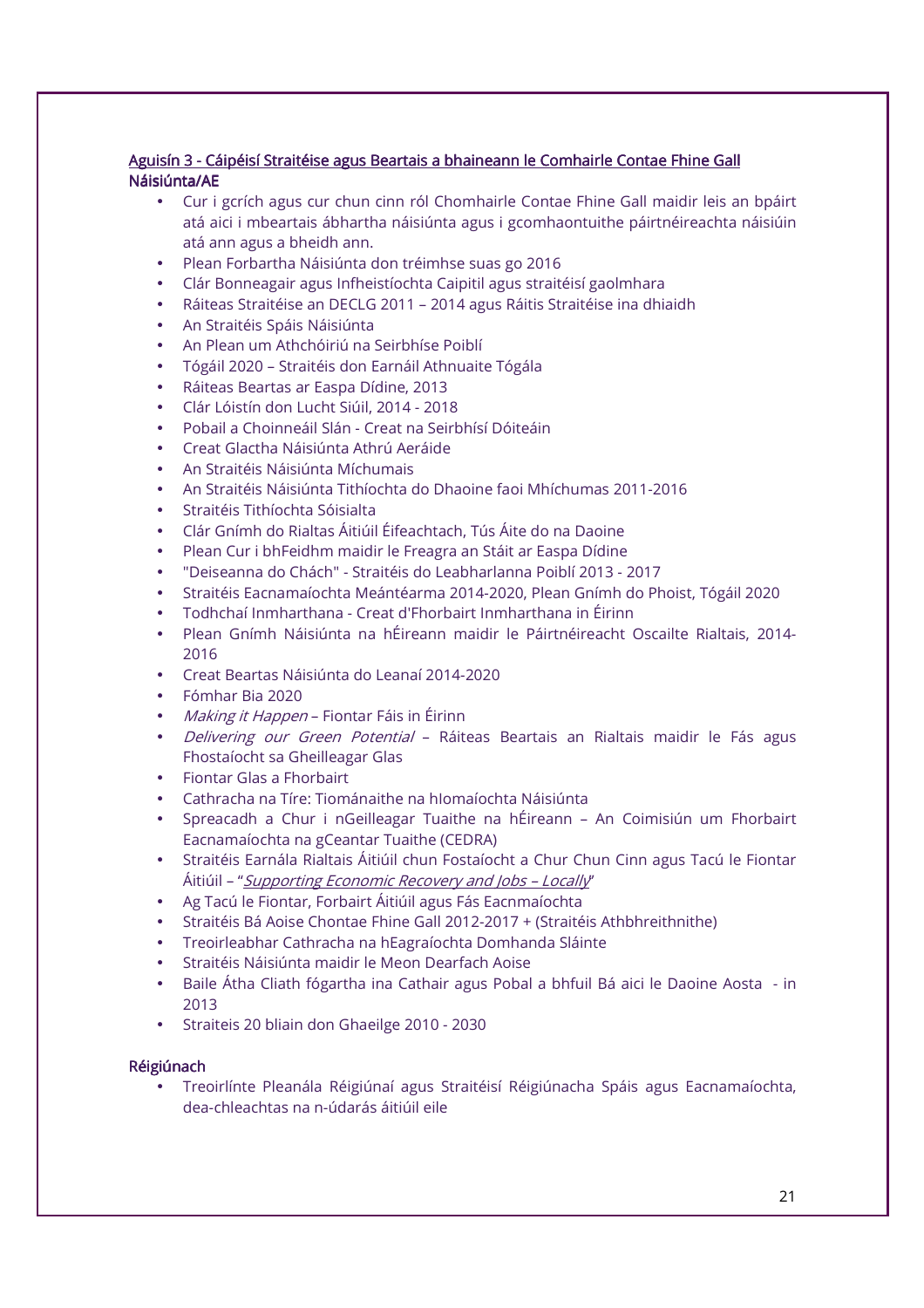- Tuairisc na dTáscairí Réigiúnacha Creat monatóireachta chun Treoirlínte Pleanála Réigiúnaí a Chur i bhFeidhm
- Plean Réigiúnach Bainistíochta Dramhaíola
- Plean Bainistíochta Abhantraí
- Pleananna Straitéise Comhlachtaí Réigiúnacha eile, mar shampla, Feidhmeannacht na Seirbhíse Sláinte, An Garda Síochána
- Páirtnéireacht Nuálachta Eorpach an EIP maidir le Daoine Aosta a bheith Gníomhach agus Sláintiúil - Plean Gnímh

#### Áitiúil

- Plean Forbartha Chontae Fhine Gall 2011-2017
- Pleananna Ceantair Áitiúil
- Plean Oidhreachta Fhine Gall
- Plean Eacnamaíochta agus Pobail Áitiúil
- Plean Folláine PPN Fhine Gall
- Straitéis Fóillíochta Fhine Gall
- Straitéis Bithéagsúlachta
- Straitéis Crann
- Dáta an Phlean Ealaíon 2013 2017
- Straitéis Spóirt Ag tacú le himeachtaí Spóirt i bhFine Gall 2011 2016
- Straitéis Tithíochta
- Plean Straitéiseach Forbartha Pobail Fhine Gall 2010 2015
- Plean Fhine Gall um Míchumas 2008 2010
- Plean Gnímh Baile na Scéirí maidir le Bá Aoise
- Scéim Gaeilge Chomhairle Contae Fhine Gall 2015 18

#### Aguisín 4 - Comhairlithe

#### Inmheánach:

- Comhairleoirí Contae Fhine Gall
- An Grúpa um Beartais Chorparáideacha
- Na Coistí um Beartais Straitéiseacha agus coistí gaolmhara de chuid na Comhairle
- Foireann na Comhairle

#### Seachtrach:

- PPN Fhine Gall agus Grúpaí gaolmhara
- Fógartha ar Láithreán Gréasáin Chomhairle Contae Fhine Gall agus ar an Tairseach Comhairliúcháin Phoiblí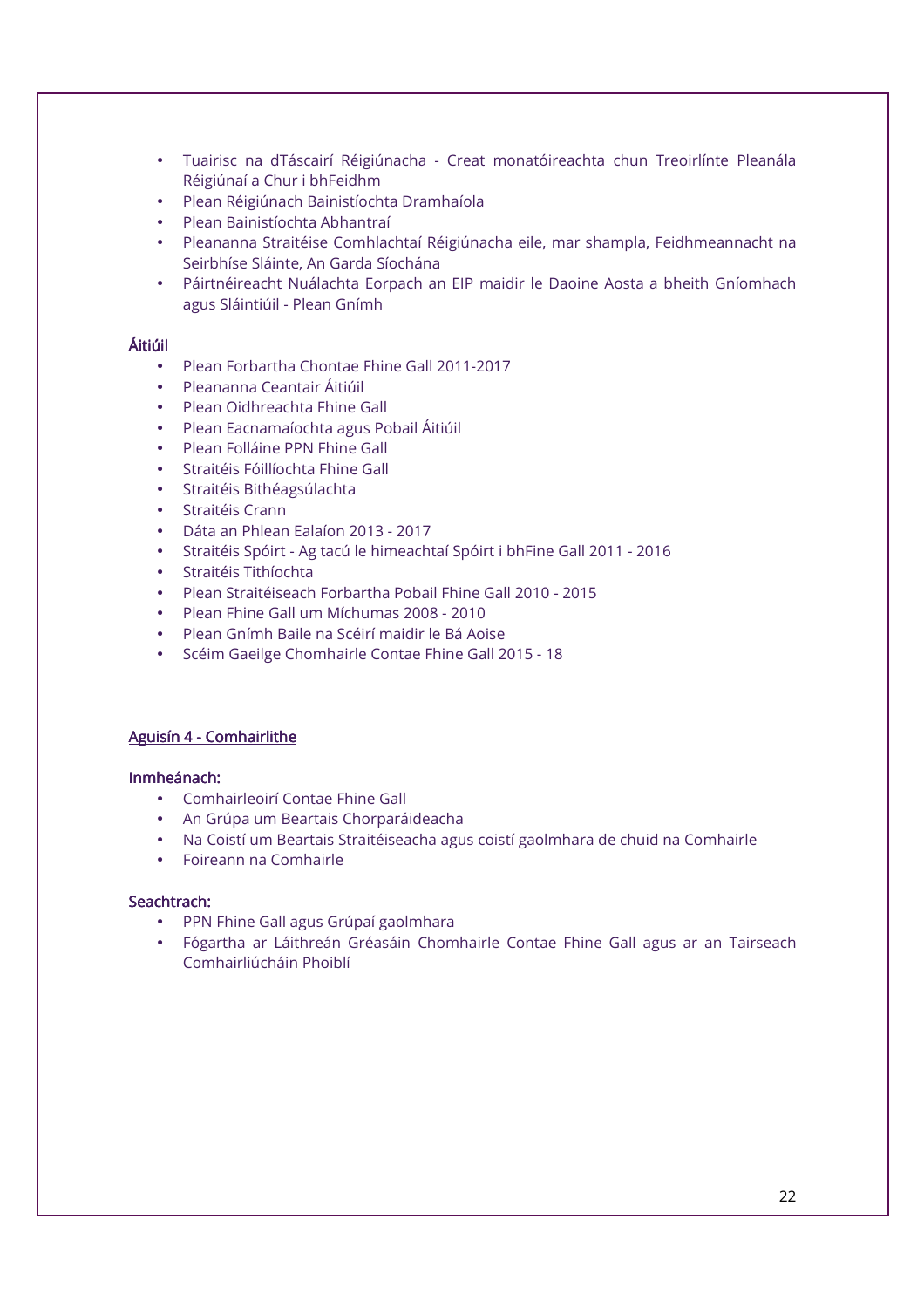# Aguisín 5 - Baill Thofa Chomhairle Contae Fhine Gall TOGHCHEANTAR BHAILE BRIGÍN







Fairly Franch, Daoine Roimh Bhrabús





Neamhspleách



TOGHCHEANTAR CHAISLEÁN CNUCHA











Howard Mahony Sandra Kavanagh, Ted Leddy, Eithne Loftus, Mags Murray, Roderic O'Gorman, Comhghuaillíocht



Natalie Treacy, Sinn Féin

# TOGHCHEANTAR BHINN ÉADAIR MHULLACH ÍDE









Jimmy Guerin, David Healy, Anthony Lavin, Brian McDonagh, Daire Ní Laoi, Eoghan O'Brien, Páirtí an Lucht Oibre







Cian O'Callaghan, Keith Redmond,<br>Na Daonlathaigh Shóisialacha Renua Na Daonlathaigh Shóisialacha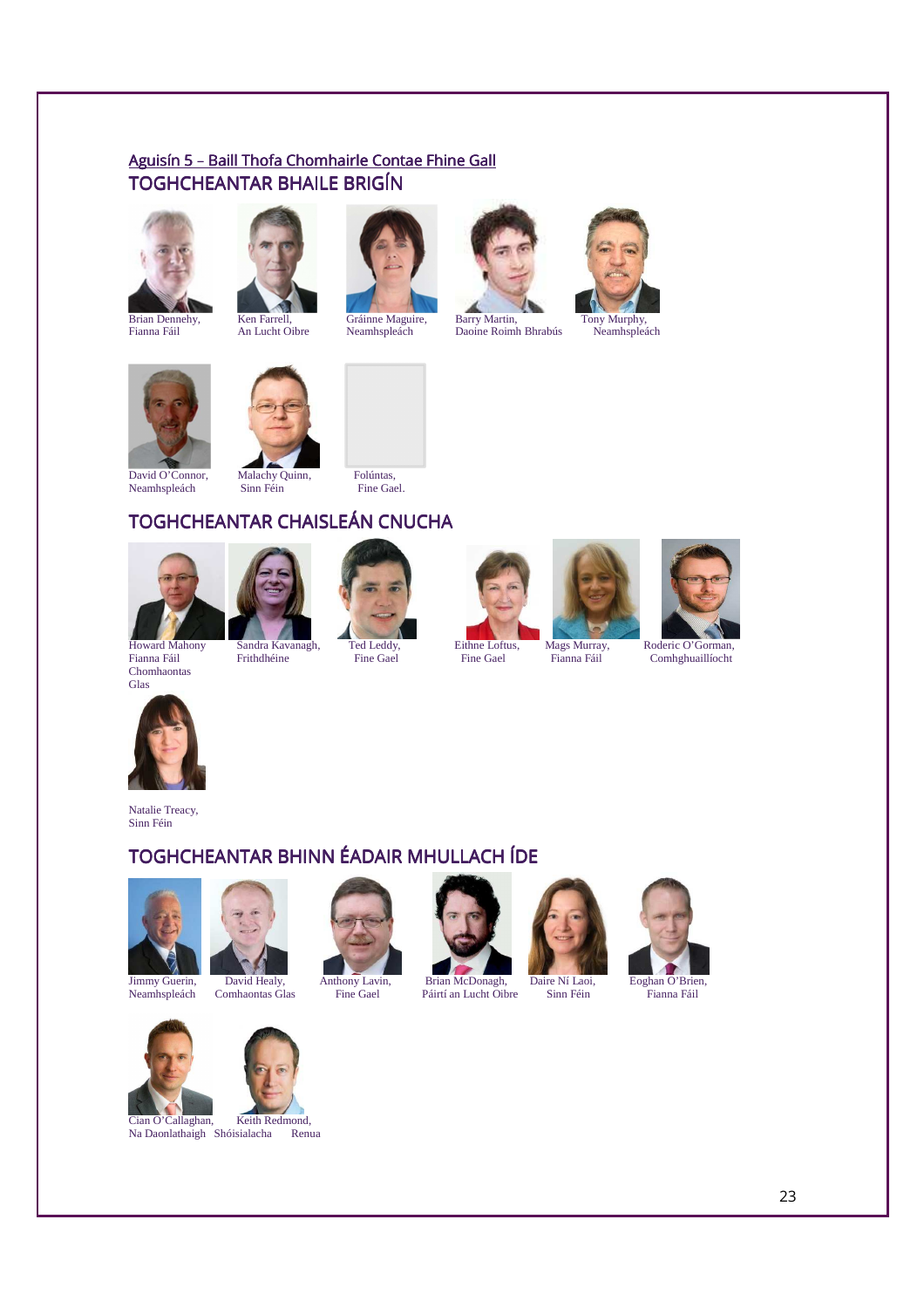# TOGHCHEANTAR MHULLACH EADRAD





 Kieran Dennison, Paul Donnelly, Tania Doyle, Edmund Lukusa, Mary McCamley, David McGuinness, Fine Gael Sinn Féin Frithdhéine Sinn Féin Páirtí an Lucht Oibre Comhghuaillíocht na Neamhspleách







na Frithdhéine

Lorna Nolan,<br>
Matthew Waine<br>
Neamhspleách<br>
Comhghuaillíoch Comhghuaillíocht

# TOGHCHEANTAR SHOIRD





Darragh Butler, Eugene Coppinger, Anne Devitt, Adrian Henchy, Philip Lynam, Paul Mulville, Joe Newman, Fianna Fáil<br>Paul Mulville, Joe Newman, Neamhspleách Neamhspleách Comhghuaill na Neamhspleách









Comhghuaillíocht





**Justin Sinnott, Duncan Smith,<br>Neamhspleách Páirtí an Lucht Oil** Páirtí an Lucht Oibre